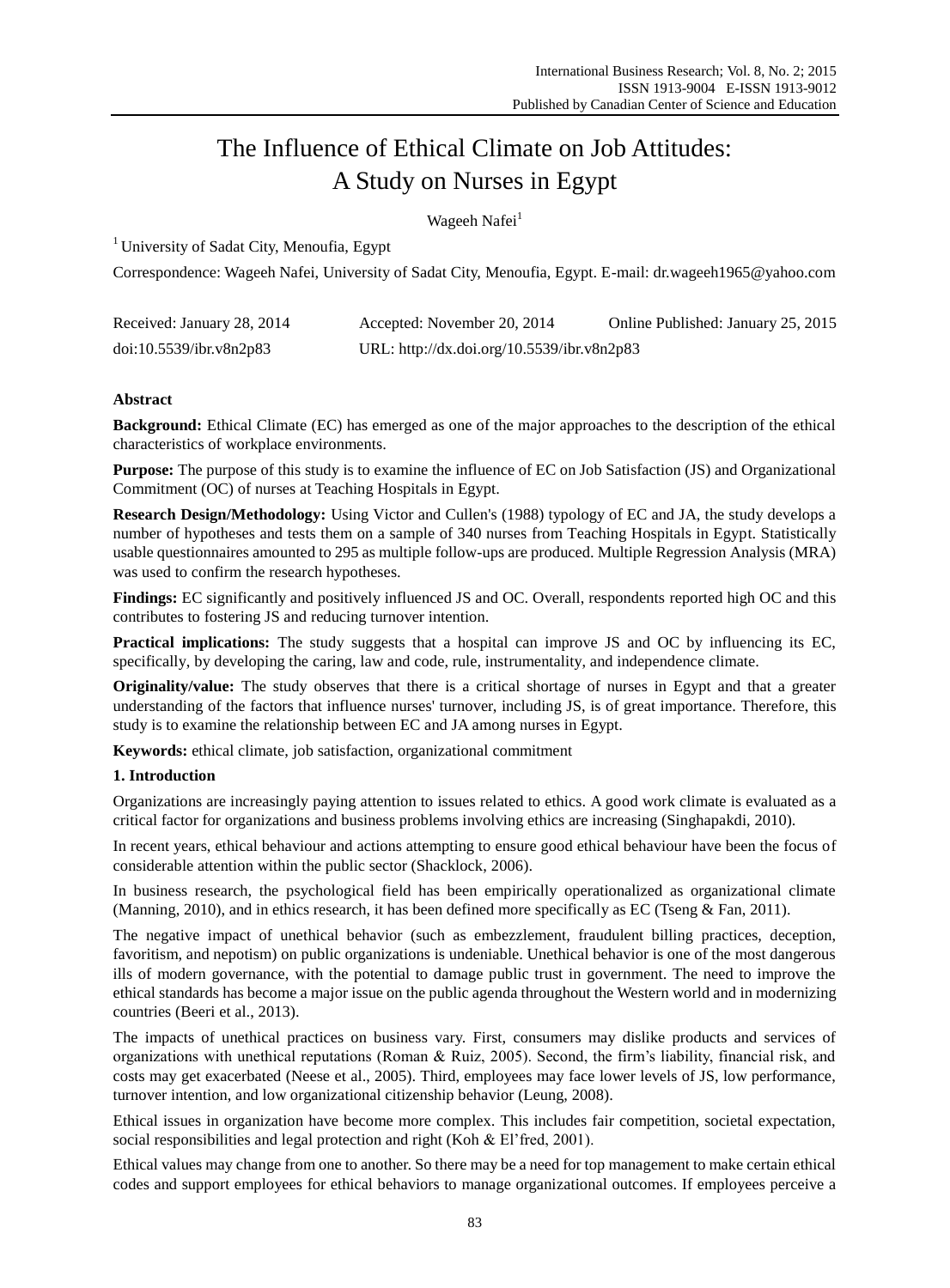favorable EC, they are likely to have a higher level of JS. Lack of ethical consistency between the organization and its employees can cause stress and dissatisfaction (Koh & Boo, 2004).

Empirical studies in public sector ignore EC, but the psychological environment of public sector affects their perceptions. This is supported by a new stream of research which revealed that instrumental EC was a significant predictor of employee behavioural performance (Ntayi et al., 2009; 2010).

This area of business ethics research is potentially useful for organizations and individuals. However, little research has been done to date in developing African countries such as Egypt. Therefore, the current study is trying to determine the influence of EC on JS and OC of nurses at Teaching Hospitals in Egypt.

This study is structured as follows: Section one is introductory. Section two presents the literature review. Section three presents the research model. Section four presents the research questions and hypotheses. Section five explains the research strategy. Empirical results are provided in section six. Section seven handles the main findings. Research implications are presented in section eight. Section nine deals with the limitations and future research. Finally, the conclusions of this study are presented.

# **2. Literature Review**

# *2.1 Ethical Climate*

Ethics should be considered as essential in all types of organizations. Ethics is the principles, norms, and standards of conduct governing an individual or group (Trevino & Nelson, 1999). Ethics includes moral principles, values, rules or beliefs about what is right or wrong (Gareth, 2007).

The term "ethics" relates to choices and judgments about acceptable standards of conduct that guides the behavior of individuals and groups (Erondu et al., 2004). "Ethical" means accepted standard in terms of one's personal and social welfare (Alas, 2005).

EC is the shared perceptions of ethically correct behaviour and the way ethical issues should be handled in the organization. It refers to the degree to which ethical content is embodied in the organization's policies and regulations, and in employees' behaviors and perceptions. EC is the prevailing perceptions of typical organizational practices and procedures that have ethical content (Victor & Cullen, 1988).

EC is how people in an organization typically decide whether it is right or wrong to pay kickbacks. It hypothesizes the following: (1) Organizations and subgroups within organizations develop different institutionalized normative systems; (2) although not completely homogeneous, these normative systems are known to organizational members sufficiently well to be perceived as a type of work climate; and (3) perceptions of EC differ from affective evaluations of EC (Victor & Cullen, 1988).

EC refers to the prevailing attitudes about the firm's standards concerning appropriate conduct in the organization (Kelley & Dorsch, 1991). It sets the tone for decision making at all levels and in all circumstances (Sims, 1992). EC is the shared perception of how ethical issues should be addressed and what is considered ethically correct behavior (Deshpande, 1996).

EC refers to the perceptions of the ethical standards that are reflected in the organization's practices, procedures, norms, and values (Babin et. al., 2000). It is an appropriate indicator of the implementation policies of executive managers and whether executive managers have protected the interests of extended stakeholders, or only those of owners and managers (Ruppel & Harrington, 2000).

EC is the unspoken understanding among employees of what is regarded as acceptable behaviour and what is not. In most organizations a moral atmosphere does prevail, therefore employees can feel the way ethical winds are blowing (Post et al., 2002). It is influenced by individual and organizational characteristics, while its impact on various forms of organizational performance has been demonstrated (Malloy & Agarwal, 2003).

EC encompasses (1) the formal and informal actions and decisions of employees and leadership directed at promoting ethical professional behavior-i.e., openness, transparency, and fidelity to the public interest and (2) shared beliefs and perceptions regarding the organization's moral priorities, decision making, norms, and behavior (Feldheim & Wang, 2004).

EC is a group of prescriptive climates reflecting the organizational procedures, policies, and practices with moral consequences (Martin & Cullen, 2006). It is a shared set of norms, values and practices regarding appropriate behaviour in the workplace (Belak, & Mulej, 2009; Shafer, 2009).

EC is the perceptions or psychologically meaningful descriptions which employees hold concerning the ethical procedures and policies present in their organization or the perceptual lens that employees utilize in assessing a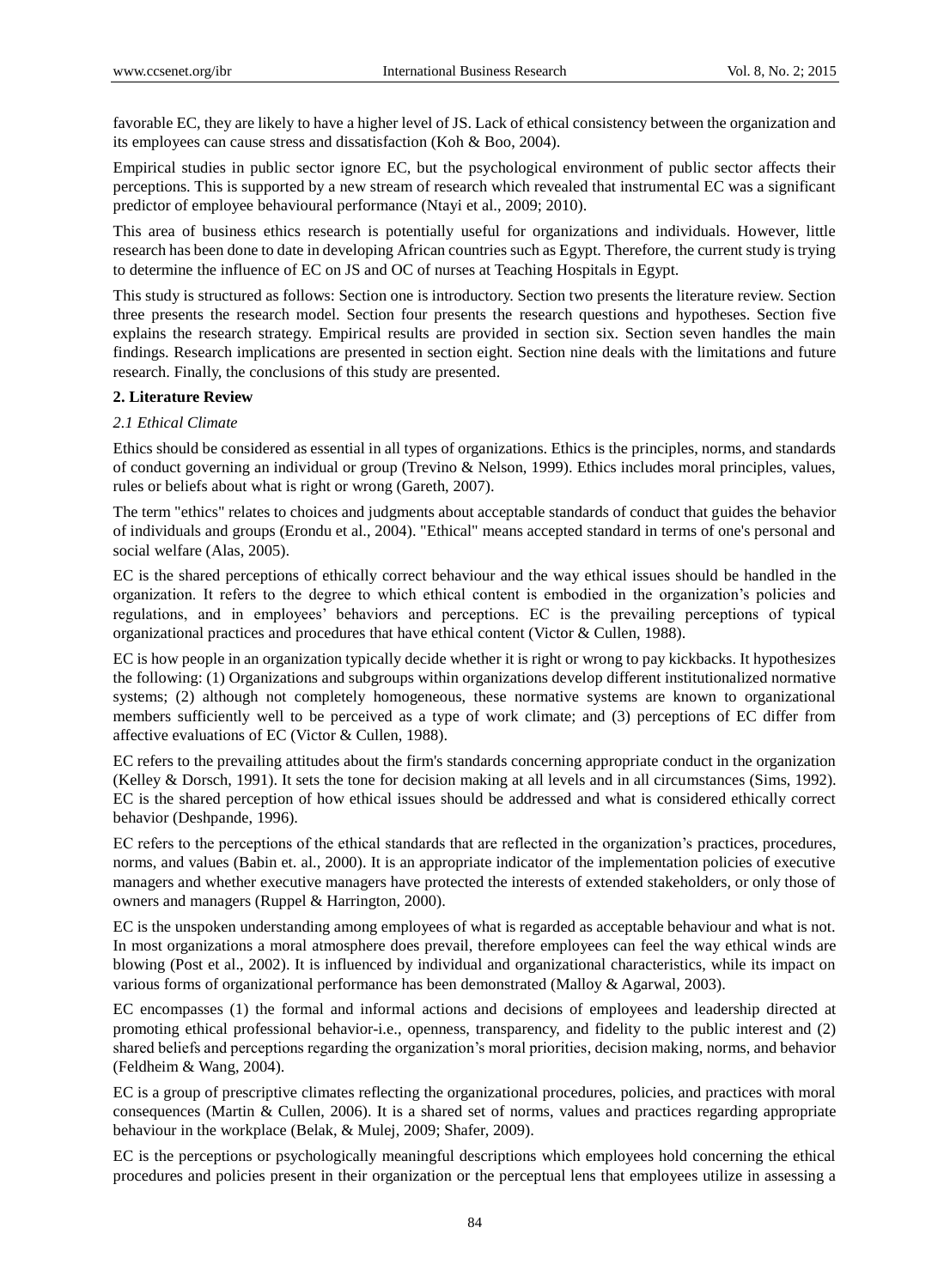situation (Shapira-Lishchinsky & Rosenblatt, 2010).

EC makes an environment that enhances ethical values, clarifies role ambiguities, and provides a clear direction for ethical decision making in ethical situations enabling individuals to enjoy their works (Khan, 2012).

There are five different types of EC. They are caring, instrumental, law and code, rules, and independence. Instrumental climate is at the intersection of individual and local loci of analysis and the egoism ethical criterion. Caring climate is at the intersection of individual and local loci of analysis and the benevolence ethical criterion. The other three climate types (law and code, rules, and independence) are principal ethical criterion varying by individual, local, and cosmopolitan locus of analysis (Martin & Cullen, 2006). Detailed reviews of five EC types are discussed in the following section (Victor & Cullen, 1988):

- *The Caring climate,* where employees are expected to act in a way which is best for all enterprise stakeholders. Caring is corresponding to the degree to which the environment may be characterized by workers who are sincerely interested in the well-being of each other. Caring climate is associated with egoism ethical criteria at the cosmopolitan level and benevolence at all levels. Caring climate has genuine or sincere attitude towards others' welfare within and outside the organization that might be affected by their ethical decision.
- **The Law and Code Climate**, where employees are expected to respect and obey the law as well as codes and professional standards. Law and code correspond to the degree to which employees adhere strictly to the codes and regulations of their profession and government. Law and code climate is associated with the principal criteria at the cosmopolitan level. Law and code are directed by laws, regulations and professional code.
- *The Rules Climate*, where employees must obey rules and procedures determined by the enterprise. It is corresponding to the degree to which employees strictly adhere to the rules and mandates of their organization or subunit. It is associated with the principal ethical criteria and organizations rules and procedures determined by the organization such as code of conduct. Rules climate is associated with the principal ethical criterion.
- *The Instrumental Climate*, where fulfillment of individual interests is in focus; It is corresponding to the degree to which employees look out for their own self-interest. The instrumental climate involves egoism criteria at the individual and local levels. In this climate, personal interest and organizational interest are important.
- *The Independence Climate*, where employees are expected to follow their own moral beliefs in their decision making. It is referring to the degree to which employees would be expected to be guided by their personal moral beliefs. Independence climate is associated with principal criteria at the individual level. It is guided by personal convictions and personal morality.

# *2.2 Job Attitudes*

EC was found as one of important variables that will affect JA in which employees will become more satisfied and committed as they perceived their organization's climate as ethical (Schwepker, 2001). Employees will have greater OC and greater JS when they achieved a good EC with their organization. Thus, employees will look for and choose to work in the organization that matches their ethical preferences (Sims, & Kroeck, 1994).

# 2.2.1 Job Satisfaction

JS has been one of the most widely studied concepts in management literature (Wilson, 1996). It refers to an employee's general attitude toward his or her job. An individual who is satisfied with his or her job holds positive attitude toward the job (Robbins, 2000). JS is a positive (or negative) evaluative judgment one makes about one's job or job situation (Weis, 2002).

As JS is multidimensional, a worker may variably be satisfied with job, supervisor, pay, workplace, and so forth. A number of elements makes up JS, including salary, clarity of job responsibilities, relationship with colleagues inside and outside one's unit and organization, organizational climate, career development, opportunities for advancement, and general perceptions of work environment (Rosser, 2004).

JS is a positive emotional reaction to a particular job (Oshagbemi, 2003). It is not a unitary concept. An employee can be relatively satisfied with one aspect of job and dissatisfied with one or more other aspects (Kreitner & Kinicki, 2004).

JS impacts both individuals and organizations. On the individual level, JS impacts stress (Zeytinoglu et al., 2007; Lambert et al., 2007), and burnout (Oncel et al., 2007). On the organizational level, however, JS impacts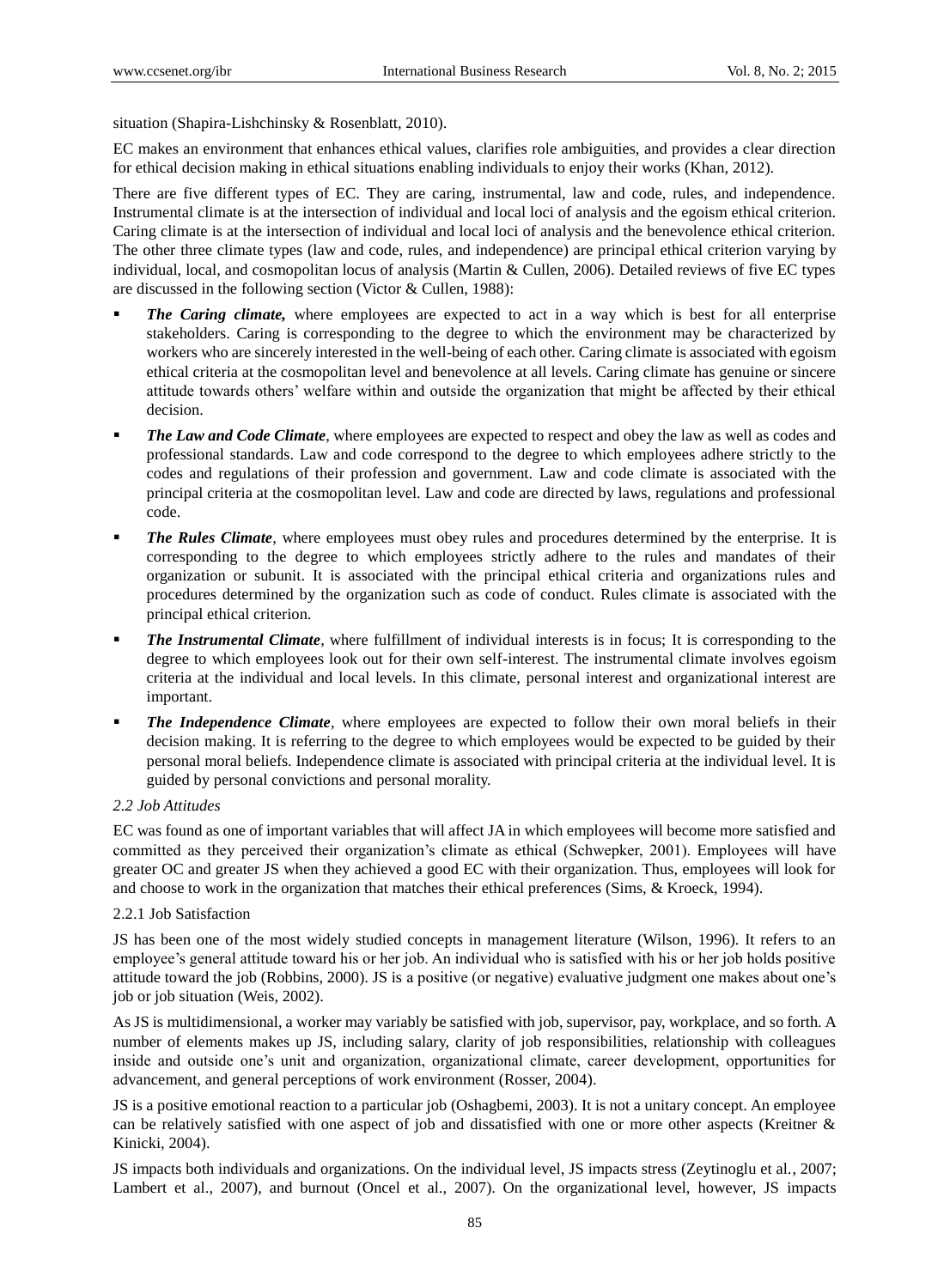empowerment (Hechanova, et al., 2006), customer satisfaction (Homburg & Stock, 2004), service quality and performance (Park & Deitz, 2006), and OC (Al-Ajmi, 2006).

JS is explained as the feelings a worker has about his or her job experiences related to previous experiences, current expectations, or available alternatives (Zarea et al., 2009). It is the amount of pleasure an employee has with the job (Dendaas, 2004), and can differ from employee to employee and is a subject widely researched in organizations (Farsi et al., 2010).

There are two dimensions of JS. They are internal satisfaction and external satisfaction (Judge & Bono, 2001; Best & Thurston, 2004):

- *Internal Satisfaction: the opportunities to demonstrate abilities, sense of achievement obtained from work, ethical values of the work, opportunities to provide services.*
- *External Satisfaction: job content, salary, unobstructed channels for promotion, work environment and equipment.*
- 2.2.2 Organizational Commitment

Commitment is an obliging force which requires that the person honor the commitment, even in the face of fluctuating attitudes and whims (Brown, 1996).

OC is important because committed employees are likely to be more willing to make personal sacrifices for the sake of organization (Vitell & Singhapakdi, 2007).

It is a relative strength of a person's identification and involvement with the organization, as reflected in (1) acceptance of the organization's goals and values; (2) willingness to invest effort in the organization; and (3) a desire to belong to the organization (Porter et al., 1974; Mowday et al., 1979).

It is generally an employee's interest in, and affiliation to, an organization. Commitment entails pursuing goals of the organizations and desire not to leave them. Characteristics of OC include: (1) staunchly believing in and accepting the organization's goals and values; (2) truly serving the organization, and (3) staunch affiliation to the organization (Meyer & Allen, 1991).

OC refers to employees' feeling and levels of attachment to their organizations. OC is a multi-dimensional phenomenon (Barlett, 2001). It can be classified into three categories. They are affective, continuance and normative. Each category is related to the other and they represent employee's relationship with organizations. All of the types of commitment have implications for the decision to continue or discontinue membership of organization (Meyer et al., 2002).

A highly committed individual strongly believes in and accepts the organization's goals and values, willingly exerts considerable effort on behalf of the organization and strongly desires to remain a member of the organization (Dubin at al., 1975; Steer, 1977). High level of OC represents a positive manner that could add meaning to life for employees, increased performance, reduced turnover and absenteeism for organization (Mowday, 1998). High OC may blind some employees to the ethical problems in their organization (Hunt et al., 1989).

Moreover, low levels of commitment are largely dysfunctional for both the individual and the organization. The costs of commitment outweigh the advantages at high levels of commitment. So commitment may be at moderate level where both individual and organizational needs may be balanced (Randall, 1987).

OC looks like a strong magnetic force attracting one metallic object to another and indicates the degree to which an employee identifies with the organization and wants to remain within the organization in future (Awad & Alhashemi, 2012). OC can be classified into three dimensions. They are value, effort, and retention commitment (Porter et al., 1974; Trimble, 2006):

- *Value Commitment: Strong beliefs in and acceptance of the organizational objectives and values.*
- *Effort Commitment: Willingness to dedicate more efforts for the organizational benefits.*
- *Retention Commitment: Willingness to stay in the organization as a member of the organization.*

# **3. Research Model**

The proposed comprehensive conceptual model is presented in Figure (1). The diagram below shows that there is one independent variable for the study (EC).

There is one dependent variable (JA). It shows the rational link among the two types of observed variables i.e. independent, and dependent variables. From the above discussion, the research model is as shown in Figure (1)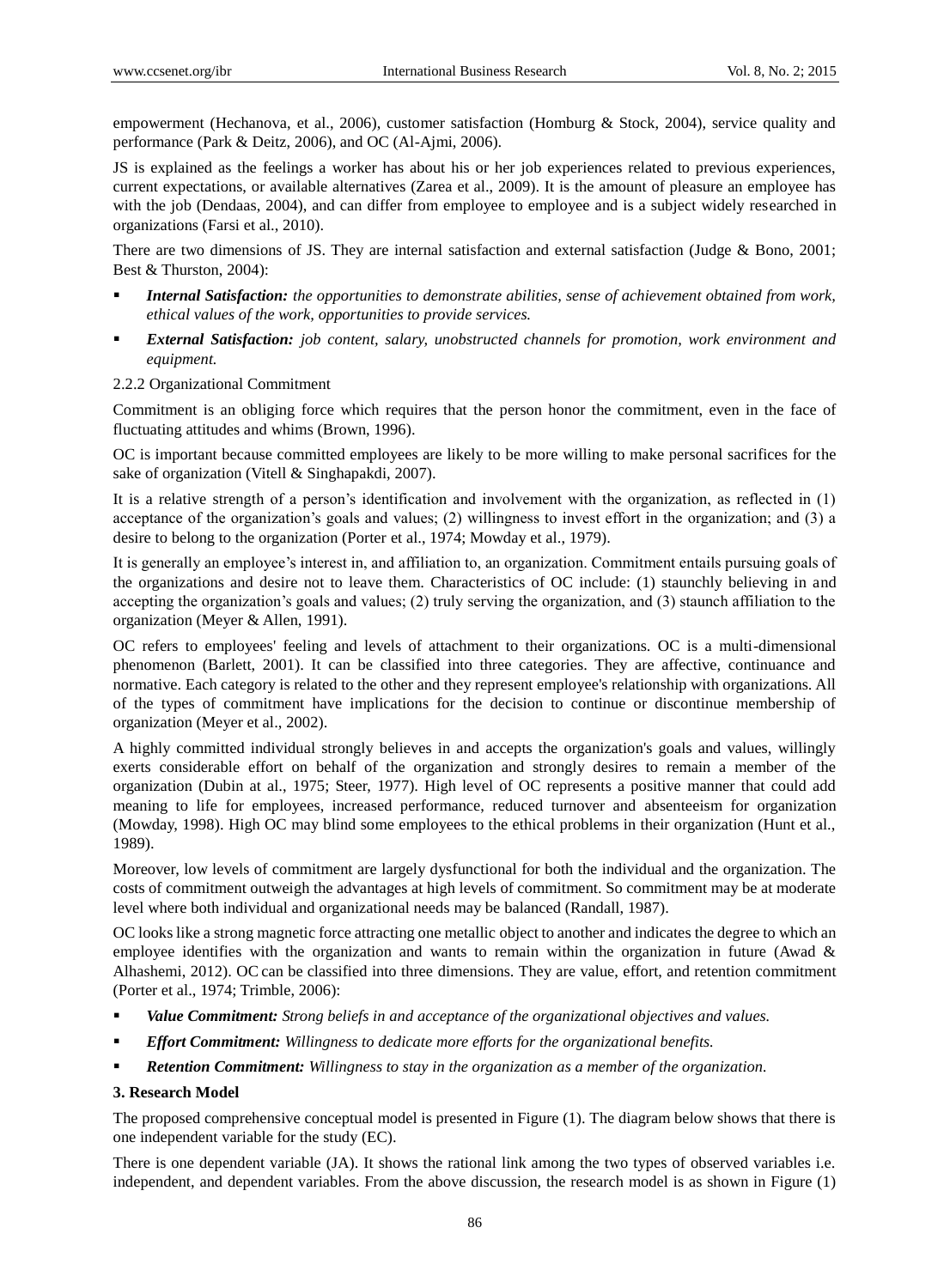below.



Figure 1. Proposed comprehensive conceptual model

The research framework suggests that EC in an organization have an impact on job attitudes (JS and OC). An EC as measured in this research consists of caring, law and code, rules, instrumental, and independence (Victor & Cullen (1988).

JS is measured in terms of the internal satisfaction and external satisfaction (Judge & Bono, 2001; Best & Thurston, 2004). OC is measured in terms of value, effort, and retention commitment (Porter et al., 1974; Trimble, 2006).

#### **4. Research Questions and Hypotheses**

The attempt of this study was to determine:

- *Q1: The nature and the extent of the relationship between ethical climate and job satisfaction of nurses at Teaching Hospitals in Egypt.*
- *Q2: The nature and extent of the relationship between ethical climate and organizational commitment of nurses at Teaching Hospitals in Egypt.*

The following hypotheses were developed to the test if there is a significant correlation between EC, JS and OC.

- *H1: Nurses' perception of ethical climate at hospital has no significant effect on job satisfaction at Teaching Hospitals in Egypt.*
- *H2: Nurses'perception of ethical climate at hospital has no significant effect on organizational commitment at Teaching Hospitals in Egypt.*

# **5. Research Strategy**

*5.1 Population and Sample*

The population of the study included only nurses at Teaching Hospitals in Egypt. The total population is 2.924 nurses. Determination of respondent sample size was calculated using the formula (Daniel, 1999) as follows:

$$
n = \frac{N \times (Z)^2 \times P (1-P)}{d^2 (N-I) + (Z)^2 \times P (1-P)}
$$

So the number of samples obtained by 295 nurses at Teaching Hospitals in Egypt is as presented in Table (1).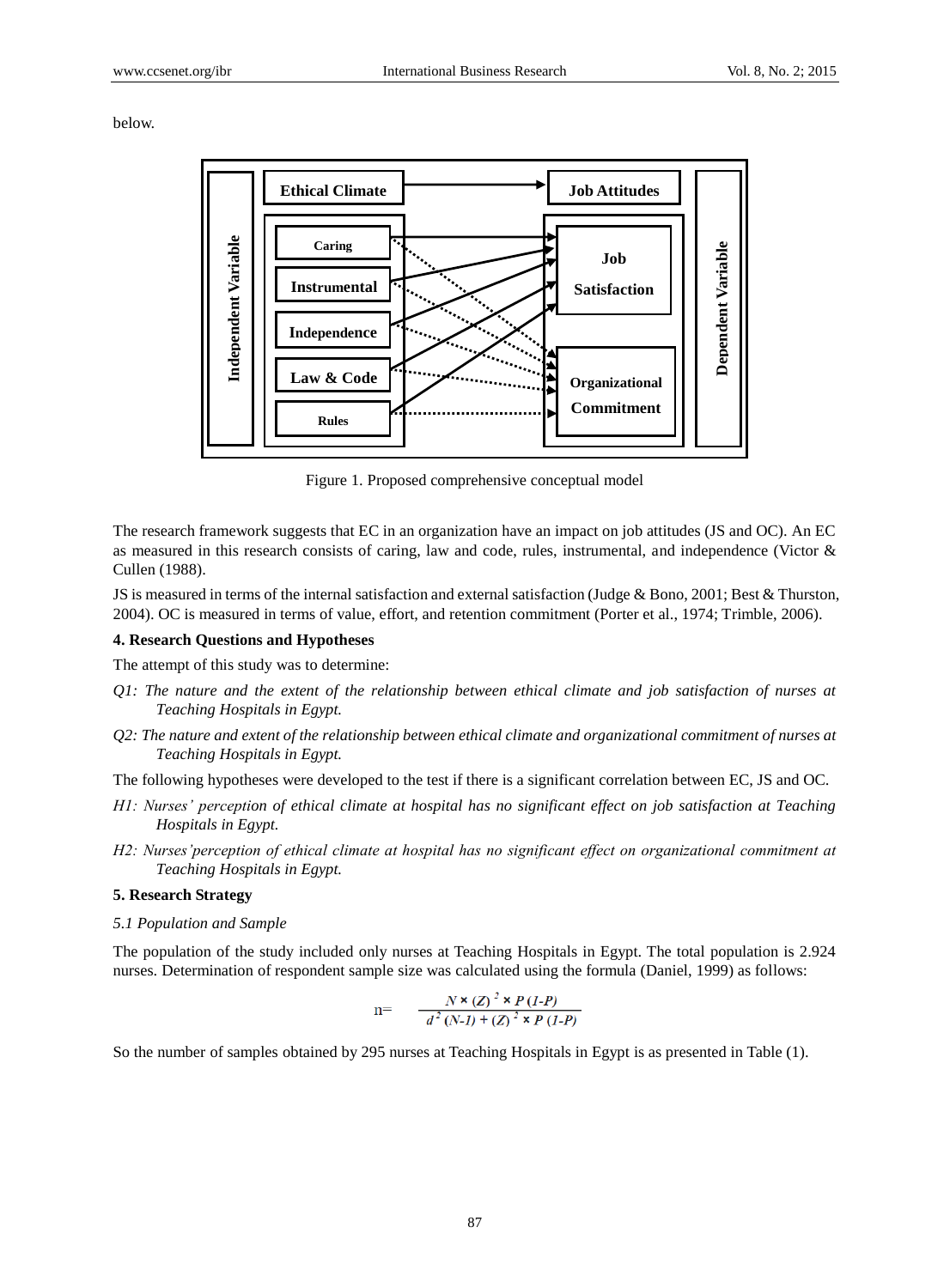| <b>Teaching Hospitals</b> | <b>Nurses</b> | Percentage | <b>Sample Size</b> |
|---------------------------|---------------|------------|--------------------|
| Shebin El Koum            | 778           | 26.6%      | $295X 26.6\% = 79$ |
| Damanhour                 | 413           | 14.2%      | $295X$ 14.2% = 42  |
| Benha                     | 400           | 13.7%      | $295X 13.7\% = 40$ |
| Ahmed Maher               | 444           | 15.2%      | $295X$ 15.2% = 45  |
| Galaa                     | 401           | 13.7%      | $295X$ 13.7% = 40  |
| Al Mataria                | 291           | 9.9%       | $295X 9.9\% = 29$  |
| Al Sahel                  | 197           | 6.7%       | $295X\,6.7\% = 20$ |
| <b>Total</b>              | 2924          | 100%       | $295X100\% = 295$  |

#### Table 1. Distribution of the sample size

The annual Statistics for the Information Center of the Public Agency for Teaching Hospitals, 2012.

The features distribution of sample units at Teaching Hospitals in Egypt is presented in Table (2).

| Variables               |                   | Frequency | Percentage |
|-------------------------|-------------------|-----------|------------|
|                         | Male              | 120       | 40.7%      |
| $1 - Sex$               | Female            | 175       | 59.4%      |
|                         | Total             | 295       | 100%       |
|                         | Single            | 79        | 26.8%      |
| 2- Marital Status       | Married           | 216       | 73.2%      |
|                         | Total             | 295       | 100%       |
|                         | Under 30          | 120       | 40.7%      |
|                         | From 30 to 45     | 145       | 49.2%      |
| $3 - Age$               | Above 45          | 30        | 10.2%      |
|                         | Total             | 295       | 100%       |
|                         | Secondary school  | 140       | 47.5%      |
| 4- Educational Level    | University        | 155       | 52.5%      |
|                         | Total             | 295       | 100%       |
|                         | Less than 5 years | 60        | 20.3%      |
|                         | From 5 to 10      | 215       | 72.9%      |
| 5- Period of Experience | More than 10      | 20        | 6.8%       |
|                         | Total             | 295       | 100%       |

Table 2. Characteristics of the sample

# *5.2 Procedure*

The goal of this study was to identify the influence of EC on JS and OC of nurses at Teaching Hospitals in Egypt. To achieve these goal, it was necessary to explore employees' perceptions of EC (caring, instrumental, law and code, rules, and independence), JS and OC at Teaching Hospitals in Egypt.

A survey research method was used to collect data in this study. The questionnaire included four questions, relating to EC, OC, JS, and biographical information of employees at Teaching Hospitals in Egypt.

Data collection took approximately two months. Survey responses were 86%, 295 completed surveys out of the 340 distributed.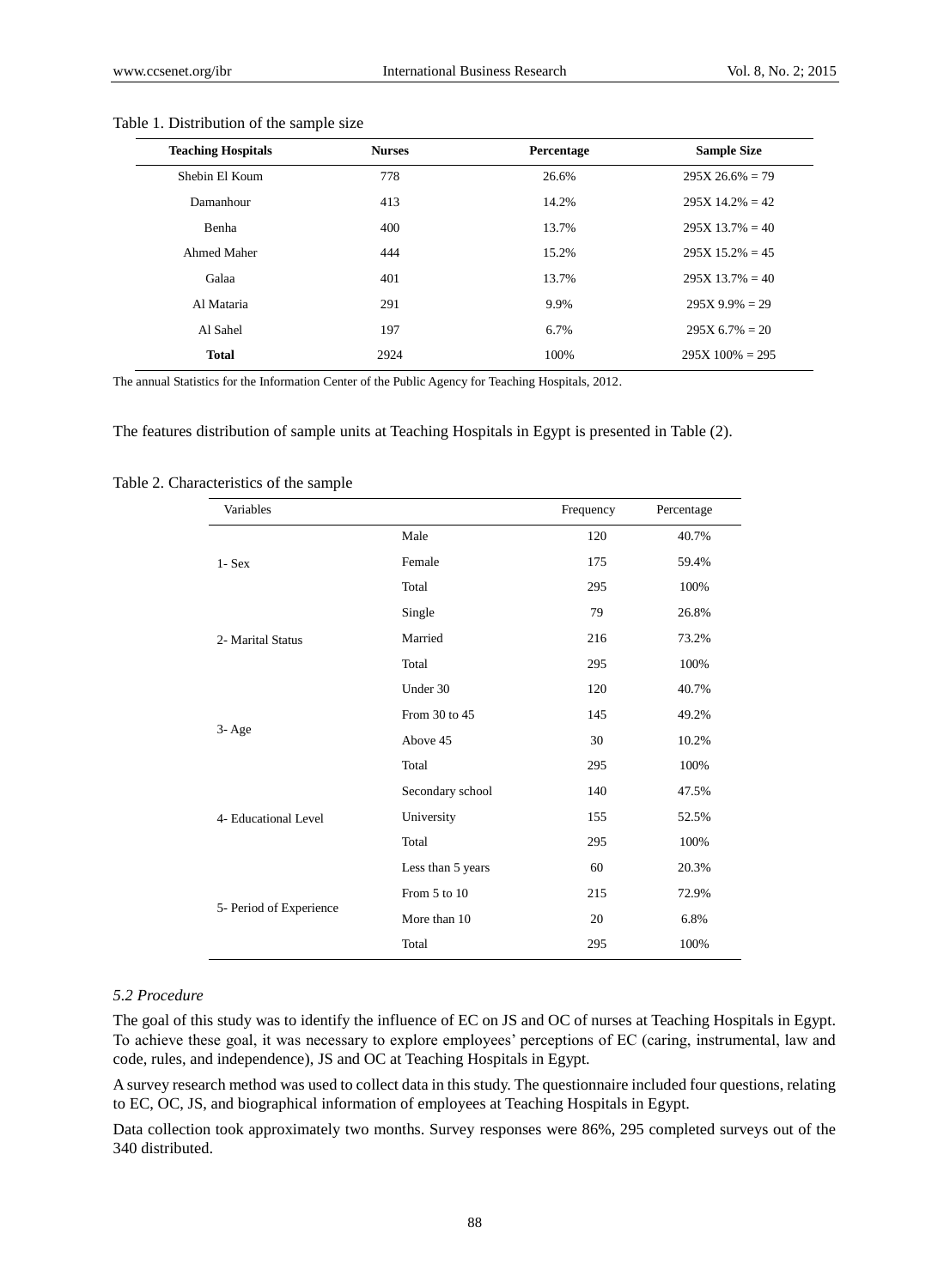### *5.3 Research Variables and Methods of Measuring*

This research studied the relationship between EC and JA. The study established a basic research model. Figure (1) shows that EC is independent variable; and JA (OC and JS) is the dependent variable. Data is collected through questionnaires with EC, OC, JS, and basic respondent demographic data.

The 26-item scale EC section is based on Victor & Cullen, 1998. There were seven items measuring caring climate, seven items measuring instrumental climate, four items measuring law and code climate, four items measuring rules climate, and four items measuring independence climate.

The 10-item scale JS section is based on Judge & Bono, 2001; and Best & Thurston (2004). There were five items measuring internal satisfaction and five items measuring external satisfaction.

The 12- item scale OC section is based on Porter et al., 1974; and Trimble (2006). There were four items measuring value commitment, four items measuring effort commitment, and four items measuring retention commitment.

Responses to all items scales were anchored on a five (5) point Likert scale for each statement which ranges from (5) "full agreement," (4) for "agree," (3) for "neutral," (2) for "disagree," and (1) for "full disagreement."

### *5.4 Data Analysis and Testing Hypotheses*

The researcher has employed the following methods: (1) Cronbach's alpha or ACC, (2) (MRA), and (3) F- test and T-test. All these tests are found in SPSS.

## **6. Hypotheses Testing**

Before testing the hypotheses and research questions, descriptive statistics were performed to find out means and standard deviations of EC, JS, and OC.

| <b>Variables</b> | <b>The Dimension</b>     | Mean | <b>Standard Deviation</b> |
|------------------|--------------------------|------|---------------------------|
|                  | Caring                   | 4.00 | 0.653                     |
|                  | Instrumental             | 3.93 | 0.663                     |
| EC               | Law and code             | 3.67 | 0.778                     |
|                  | Rules                    | 3.68 | 0.789                     |
|                  | Independence             | 3.91 | 0.755                     |
|                  | <b>Total Measurement</b> | 3.87 | 0.628                     |
|                  | Internal                 | 3.82 | 0.877                     |
| JS               | External                 | 3.45 | 0.852                     |
|                  | <b>Total Measurement</b> | 3.63 | 0.843                     |
|                  | Value                    | 3.73 | 1.01                      |
| oc               | Effort                   | 3.66 | 0.763                     |
|                  | Retention                | 3.72 | 0.888                     |
|                  | <b>Total Measurement</b> | 3.70 | 0.862                     |

Table 3. The mean and standard deviations of EC, JS and OC

According to Table 3, the different facets of EC (caring, instrumental, law and code, rules, and independence) are examined. Most respondents identified the presence of a caring climate (*M*=4.00, SD=0.653). This was followed by instrumental climate (*M*=3.93, *SD*=0.663), independence climate (*M*=3.91, *SD*=0.755), rules climate (*M*=3.68, *SD*=0.789), law and code climate (*M*=3.67, *SD*=0.778).

The different facets of JS (internal satisfactions and external satisfactions) are investigated. Those who responded to the JS were most satisfied with internal (*M*=3.82, *SD*=0.877) and external (*M*=3.45, *SD*=0.852).

The different facets of OC (value, effort, retention) are studied. Respondents to the OC were most committed with value commitment *(M=3.73, SD=1.01)*, retention commitment *(M=3.72, SD=0.888)* and effort commitment *(M=3.66, SD=0.763)*.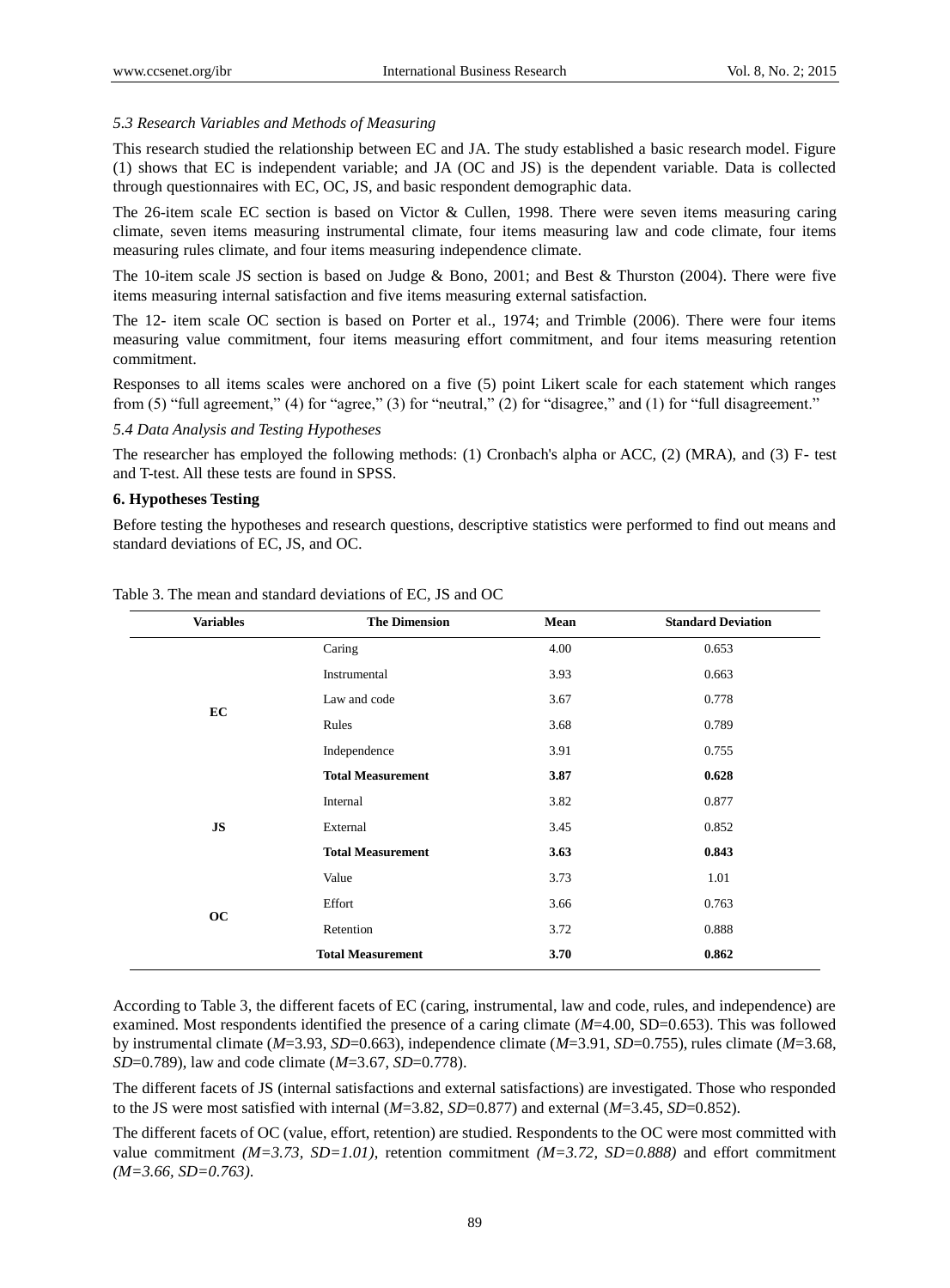# *6.1 Evaluating Reliability*

Data analysis was conducted in these major phases. All scales were first subjected to reliability analysis. ACC was used to assess the reliability of the scales. Item analysis indicated that dropping any items from the scales would not significantly raise the alphas.

Table (4) shows the results of the reliability test for all variables of EC (care, law and code, rules, instrument, independence), JS and OC.

| <b>Variables</b> | <b>The Dimension</b>     | <b>Number of Statement</b> | <b>ACC</b> |
|------------------|--------------------------|----------------------------|------------|
|                  | Caring                   | 7                          | 0.7899     |
|                  | Instrumental             | $\tau$                     | 0.7772     |
| EC               | Law and code             | $\overline{4}$             | 0.6430     |
|                  | Rules                    | 4                          | 0.6492     |
|                  | Independence             | 4                          | 0.6710     |
|                  | <b>Total Measurement</b> | 26                         | 0.9248     |
|                  | Internal                 | 5                          | 0.8826     |
| <b>JS</b>        | External                 | 5                          | 0.9550     |
|                  | <b>Total Measurement</b> | 10                         | 0.9650     |
|                  | Value                    | 4                          | 0.9461     |
|                  | Effort                   | 4                          | 0.7744     |
| <b>OC</b>        | Retention                | 4                          | 0.8866     |
|                  | <b>Total Measurement</b> | 12                         | 0.9575     |

|  | Table 4. Reliability of EC, JS, OC |  |  |  |
|--|------------------------------------|--|--|--|
|--|------------------------------------|--|--|--|

To assess the reliability of the data, Cronbach's alpha test was conducted. Table (4) shows the reliability results for EC, JS, and OC. All items had alphas above 0.70 and were therefore excellent, according to Langdridge's (2004) criteria.

The 26 items of EC are reliable because the ACC is 0.9248. The care climate, which consists of 7 items, is reliable since the ACC is 0.7899. The 7 items related to instrumental climate are reliable as ACC is 0.7772.

Furthermore, the independence climate, which consists of 4 items, is reliable due to the fact that the ACC is 0.6710. The 4 items related to rule climate are reliable since ACC is 0.6492 while the last four-item variable (law and code) is reliable as the ACC is 0.6430. Thus, the reliability of EC can be acceptable.

The reliabilities of the internal satisfaction and external satisfaction scales are generally higher (ranging from 0.88 to 0.95). The 10 items of JS are reliable since the ACC is 0.9650. Thus, the internal consistency of JS can be acceptable.

The 12 items of OC are reliable due to the fact that the ACC is 0.9575. The value commitment, which consists of 4 items, is reliable since the ACC is 0.9461. Retention commitment, which consists of 4 items, is reliable as the ACC is 0.8866. Furthermore, effort commitment, which consists of 4 items, is reliable due to the fact that the ACC is 0.7744. Thus, the reliability of OC can be acceptable.

Accordingly, three scales were defined, EC (26 variables), where ACC represented about 0.9248, JS (10 variables), where ACC represented about 0.9650, and OC (12 variables), where ACC represented 0.9575.

*6.2 Ethical Climate and Job Satisfaction*

The relationship between EC and JS is determined. The first hypothesis to be tested is:

# *H1: Nurses' perception of ethical climate at hospital has no significant effect on job satisfaction at Teaching Hospitals in Egypt.*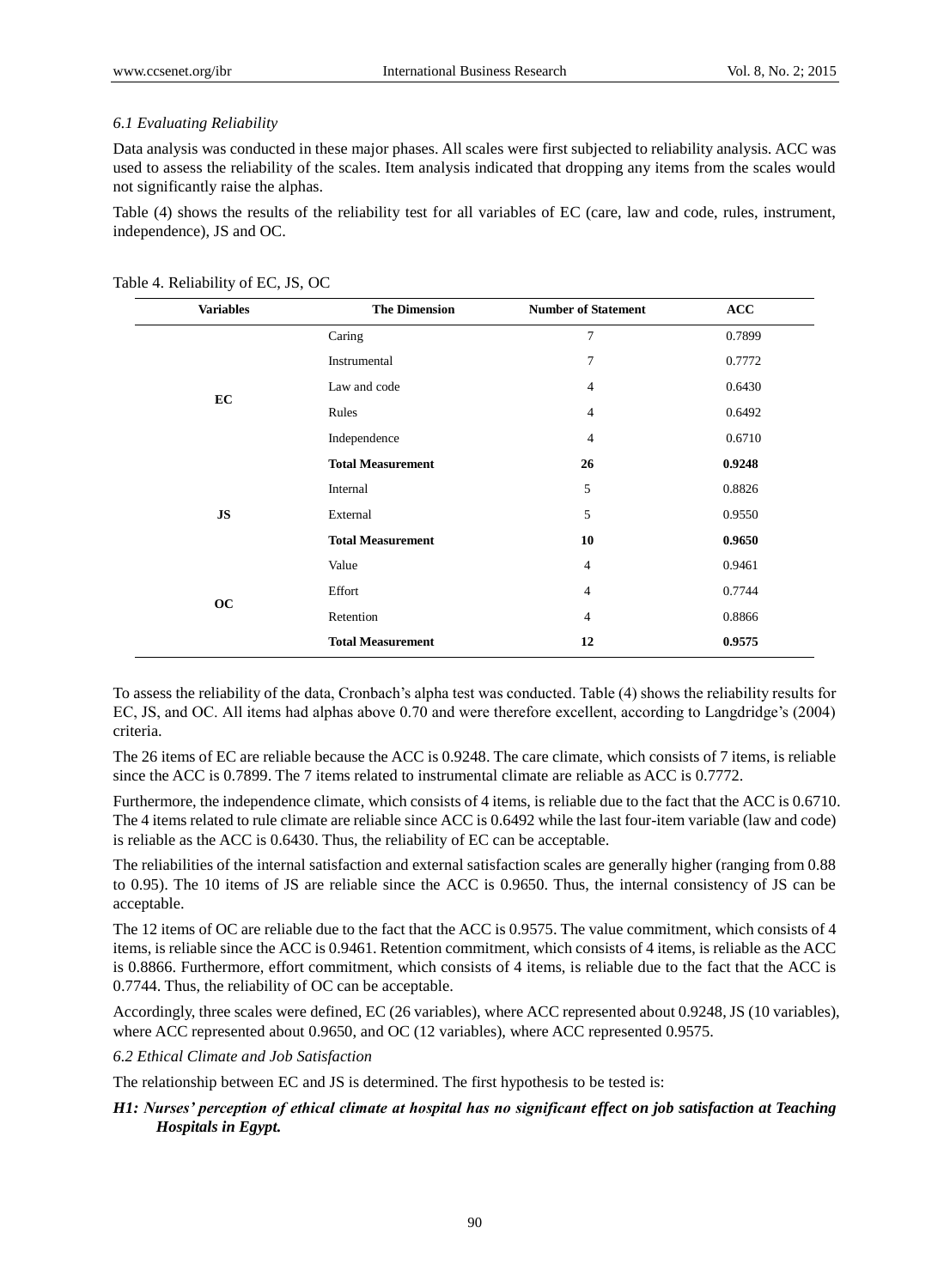| <b>Hypothesis</b>        | <b>Independent Variables</b> | <b>Dependent Variable</b> | <b>Pearson Correlation</b> | <b>Sign</b> |
|--------------------------|------------------------------|---------------------------|----------------------------|-------------|
|                          | Caring                       |                           | $0.551**$                  | 0.00        |
|                          | Instrumental                 |                           | $0.486^{**}$               | 0.00        |
| Hl                       | Law and code                 | JS                        | $0.419**$                  | 0.00        |
|                          | Rules                        |                           | $0.432**$                  | 0.00        |
|                          | Independence                 |                           | $0.647**$                  | 0.00        |
| <b>Total Measurement</b> |                              |                           | $0.575$ **                 | 0.00        |

#### Table 5. Correlation between EC and JS

*Note.* \*\* Correlation is significant at 0.01 level.

Correlation between care and JS is 0.551. For instrumental and JS, the value is 0.486 whereas law and code and JS shows correlation value of 0.419. The value of 0.432 represents the correlation between rules and JS. Independence and JS shows correlation value of 0.647. Finally, the correlation between EC and JS is 0.575.

These findings are consistent with findings of previous researchers who found EC has a significant and positive effect on JS (Sims & Kroeck, 1994; Koh & Boo, 2001; Wu 1999; Koh & Boo, 2004; Cavanagh, 2005; Loeb et al., 2005; Weeks & Nantel, 2004; Zehir, et al., 2011).

Based on these findings, EC positively influence ethical behaviors and may result in JS by eliminating ambiguities on job related to handling ethical situations in the organizations (Schwepker, 2001).

| The Variables of EC       | <b>Beta</b> | $\mathbf R$ | $\mathbb{R}^2$ |
|---------------------------|-------------|-------------|----------------|
| Caring                    | $0.888***$  | $0.551***$  | 0.303          |
| Instrumental              | $0.601**$   | $0.486**$   | 0.236          |
| Law and code              | 0.995       | $0.419**$   | 0.175          |
| Rules                     | 0.817       | $0.432**$   | 0.186          |
| Independence              | $0.571**$   | $0.647**$   | 0.418          |
| MCC<br>٠                  |             | 0.708       |                |
| DC<br>٠                   |             | 0.502       |                |
| Calculated F<br>٠         |             | 58.252      |                |
| Degree of Freedom<br>٠    |             | 5,289       |                |
| Indexed F<br>٠            |             | 3.78        |                |
| Level of Significant<br>٠ |             | 0.000       |                |

Table 6. MRA results for EC and JS

*Note*. \*\*  $P < .01$ .

The MRA resulted in the R of 0.708 demonstrating that the five independent variables of care, law and code, rules, instrument and independence construe JS significantly.

Furthermore, the adjusted R square of 0.502 demonstrates the actual percentage of the variable which explains the entire model, that is, 50.2%. This is a proof that the five independent variables explained only 50.2 % of the total factors of JS. Hence, 49.8% are explained by the other factors. Therefore, there is enough empirical evidence to reject the null hypothesis.

## *6.3 Ethical Climate and Organizational Commitment*

The relationship between EC and JS is determined. The second hypothesis to be tested is:

# *H2: Nurses' perception of ethical climate at hospital has no significant effect on organizational commitment at Teaching Hospitals in Egypt.*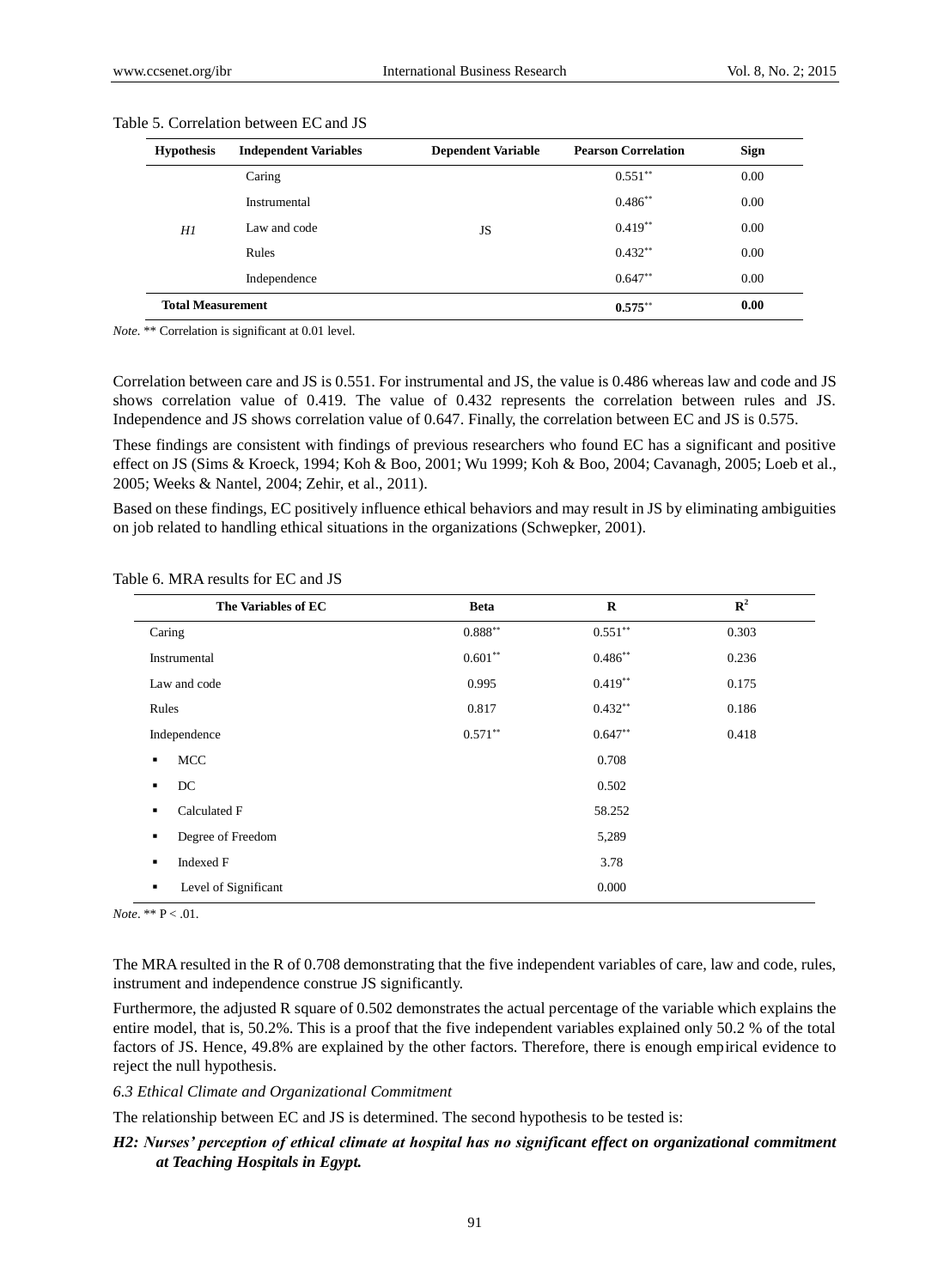| <b>Hypothesis</b>        | <b>Independent Variables</b> | <b>Dependent Variable</b> | <b>Pearson Correlation</b> | <b>Sign</b> |
|--------------------------|------------------------------|---------------------------|----------------------------|-------------|
|                          | Caring                       |                           | $0.562**$                  | 0.00        |
|                          | Instrumental                 |                           | $0.508**$                  | 0.00        |
| H <sub>2</sub>           | Law and code                 | OC                        | $0.445**$                  | 0.00        |
|                          | Rules                        |                           | $0.445***$                 | 0.00        |
|                          | Independence                 |                           | $0.665**$                  | 0.00        |
| <b>Total Measurement</b> |                              |                           | $0.597**$                  | 0.00        |

#### Table 7. Correlation between EC and OC

*Note.* \*\* Correlation is significant at 0.01 level.

Correlation between care and OC is 0.562. For instrumental and OC, the value is 0.508 whereas law and code and OC shows correlation value of 0.445. The value of 0.445 represents the correlation between rules and OC. Independence and OC shows correlation value of 0.665. Finally, the correlation between EC and OC is 0.597.

These findings are consistent with those of previous researchers who found that the correlation between EC and OC was positive and significant (Hunt et al., 1989; Kelley & Dorsch, 1991; Sims & Kroeck, 1994; Verbeke et al., 1996; Trevino et al., 1998; Singhapakdi et al., 1999; Babin et al., 2000; Schwepker, 2001; Oz, 2001; Valentine et al., 2002; Cullen et al., 2003; Vitell & Hidalgo, 2006; Tsui & Huang, 2008; Shafer, 2009; Zehir et al., 2011; Purhanudin et al., 2012).

Former scholars suggested that EC may modify the level of OC. Hence, cognizance of an ethics code entails vision of organizations as more ethical.

Consequently, employees may recognize the high level of fit between the organization's values and their own entailing a higher level of identification with the company objectives and principles and a greater degree of OC. It is proven that high commitment to organizations means lower desire to leave the organization and higher desire to engage in positive behaviors from the organization's perspective (Purhanudin et al., 2012).

| The Variables of EC       | <b>Beta</b> | $\mathbf R$ | $\mathbb{R}^2$ |
|---------------------------|-------------|-------------|----------------|
| Caring                    | $0.753**$   | $0.562**$   | 0.315          |
| Instrumental              | $0.470**$   | $0.508**$   | 0.258          |
| Law and code              | 0.609       | $0.445***$  | 0.198          |
| Rules                     | 0.459       | $0.455***$  | 0.207          |
| Independence              | $0.578**$   | $0.665***$  | 0.442          |
| MCC<br>٠                  |             | 0.712       |                |
| DC<br>٠                   |             | 0.507       |                |
| Calculated F<br>٠         |             | 59.422      |                |
| Degree of Freedom<br>٠    |             | 5,289       |                |
| <b>Indexed F</b><br>٠     |             | 3.78        |                |
| Level of Significant<br>٠ |             | 0.000       |                |

|  |  |  | Table 8. MRA results for EC and OC |  |  |  |  |
|--|--|--|------------------------------------|--|--|--|--|
|--|--|--|------------------------------------|--|--|--|--|

*Note.* \*\*  $P < .01$ .

The MRA resulted in the R of 0.712. This means that OC has been significantly explained by the 5 independent variables of care, law and code, rules, instrument and independence.

Furthermore, the  $R^2$  of 0.507 indicates that the percentage of the variable interprets the whole model, that is, 50.7%. It is evident that the five independent variables justified only 50.7 % of the total factors of OC. Hence, 49.3% are explained by the other factors. Therefore, there is enough empirical evidence to reject the null hypothesis.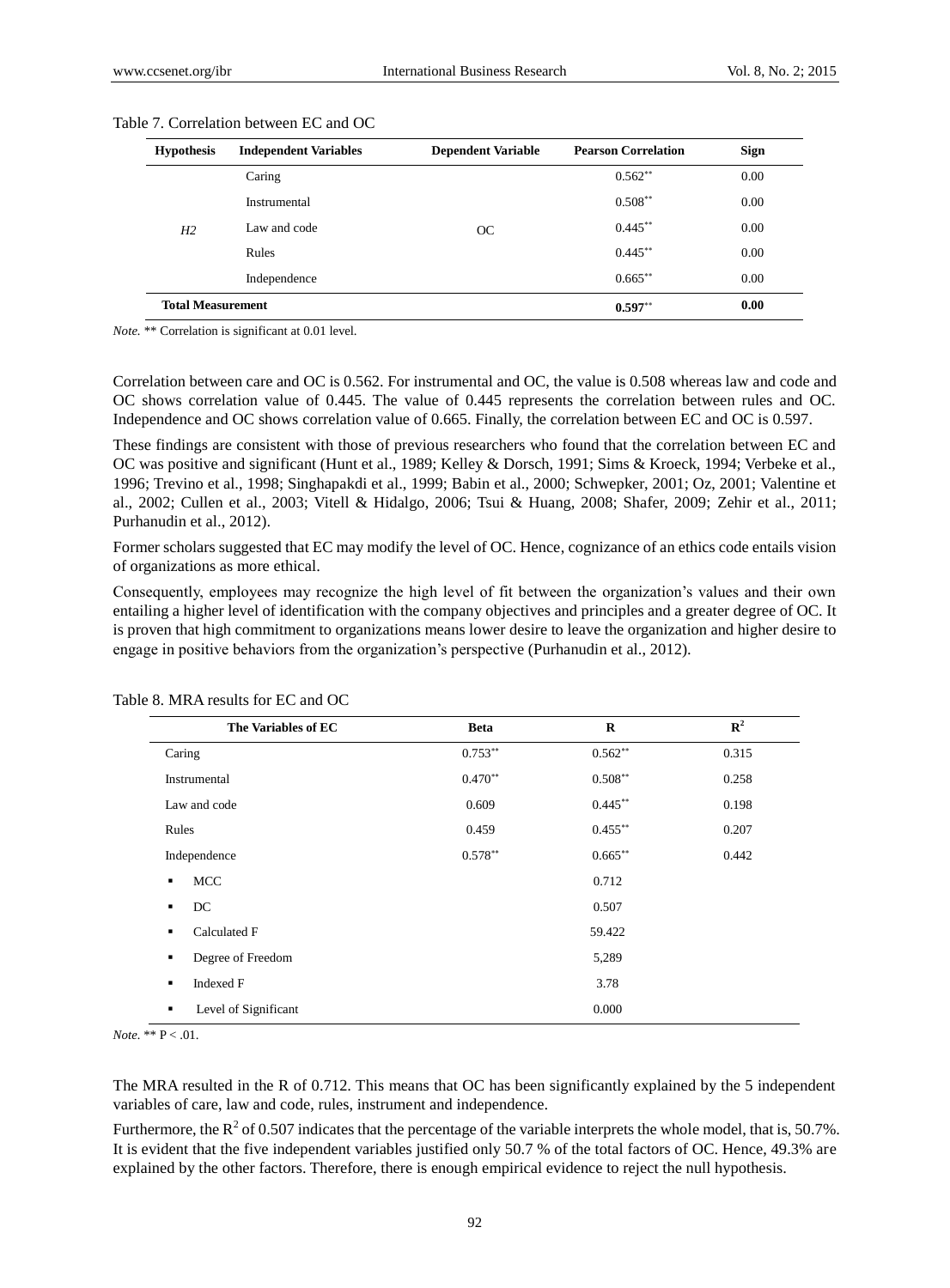# **7. Research Findings**

The present study on analyzing the relationship between EC and JA of nurses at Teaching Hospitals in Egypt has revealed the following results:

- 1) The results revealed that EC significantly and positively influences nurses' JA. This is consistent with the finding that the nurses who believed their hospital had a caring climate were more satisfied with their job.
- 2) This study concluded that the EC was positively related with OC. Overall findings from this study suggested that EC does affect employees' commitment. Hence management should ensure that suitable EC be applied in the organization through the encouragement of cooperative teamwork.

# **8. Research Implications**

# *8.1 Academic Implications*

Our findings support the view that EC was significantly related to JS. The results are consistent with research conducted by Vitell & Davis, (1990); Sims & Kroeck, (1994); Babin & Boles, (1996); Viswesvaran & Deshpande, (1996); Deshpande, (1996); Laabs, (1997).

The results support the view that EC is positively related to JS. The results are consistent with research conducted by Joseph & Deshpande, (1997); West & Patterson, (1998); Viswesvaran et al., (1998); Wu, (1999); Urden, (1999); Oshagbemi, (2003).

The findings reveal that JS is related to employees' perception of the EC. The results are consistent with research conducted by Koh & Boo, (2001); Schwepker, (2001); Okpara, (2002); Johnsrud & Rosser, (2002); Weeks & Nantel, (2004); Thomas et al., (2004); Koh & Boo, (2004); Cavanagh, (2005); Loeb et al., (2005).

Our findings support the view that there is a significant relationship between EC and JS. The results are consistent with research conducted by Okpara, & Wynn, (2008); Jordan et al., (2009); Zehir et al., (2011).

On the other hand, our findings support the view that the correlation between EC and OC was positive and significant. The results are consistent with research conducted by Angle & Perry, (1981); DeCotiis & Summers, (1987); Hunt et al., (1989); Kelley & Dorsch, (1991). The results support the view that employees' perception of positive EC has a significant and positive effect on OC. The results are consistent with research conducted by Sims & Kroeck, (1994); Verbeke et al., (1996); Trevino et al., (1998); Singhapakdi et al., (1999).

The findings reveal that EC is positively related to OC. The results are consistent with research conducted by Babin, et al., (2000); Schwepker, (2001); Oz, (2001); Valentine et al., (2002); Cullen et al., (2003); Vitell & Hidalgo, (2006).

Our findings support the view that EC has highly significant effects on OC. The results are consistent with research conducted by Okpara et al., (2008); Tsui & Huang, (2008); Shafer, (2009); Zehir et al., (2011); Purhanudin et al., (2012).

# *8.2 Practical Implications*

The implication of this is that managers at Teaching hospitals in Egypt might be able to improve JS by reducing or eliminating the opportunities for unethical behavior within their hospitals by encouraging ethical behavior within their Teaching hospitals in Egypt. It is also possible that an ethical environment might help to enhance JS.

The Teaching hospital can influence JS by manipulating the EC. An important implication of this study is that top management can influence JS by ensuring that the hospital has EC that will ensure that all workers comply with the legal and professional standard.

Top management at Teaching hospitals in Egypt can ensure that their hospitals have a caring environment by ensuring that its main consideration is what is best for every nurse at Teaching hospitals in Egypt.

Top management at Teaching hospitals in Egypt can use strategies such as ethics audit and moral character as part of their selection and promotion criteria to control such a climate and promote positive attitude and JS.

Top management at Teaching hospitals in Egypt can enhance JS and OC in workplace by encouraging EC among the nurses. These are important to reduce absenteeism and turnover as well as other hospitals outcomes such as productivity and profitability. Thus, an increase in JS and OC can lead to a reduction in absenteeism and turnover rate at Teaching hospitals in Egypt.

# **9. Limitations and Future Research**

The limitation of this study should be noted regarding the finding. Firstly, the data was collected from nurses in one country, Egypt. Therefore, the generalization of the results must be made with caution, especially in case of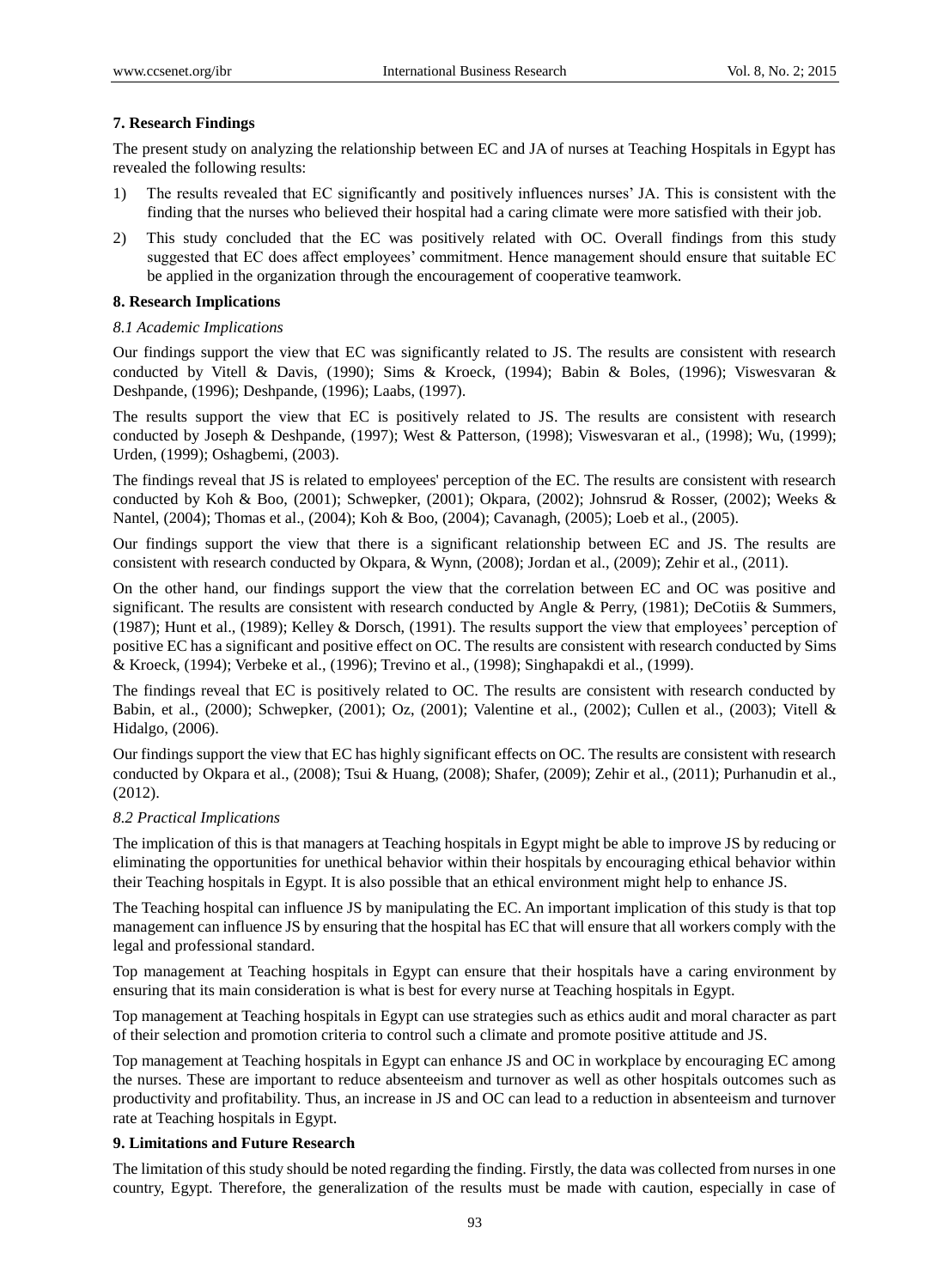applying to a different country. Secondly, findings may not be generalized to other hospitals in Egypt. Thirdly, the sample size is small.

There are several areas for future research. The relationship between EC and other work variables such as stress, career success, performance, motivation, commitment, cultural factors, and turnover. Future researchers are encouraged to examine mediating variables which link EC to OC. This study has not investigated how personal ethics and organizational ethics are distinct. Therefore, differentiating individual ethics, organizational ethics and ethical intention may be the subject of prospective papers.

Similar studies should be undertaken in other hospitals in Egypt, using a larger sample size which may improve the validation process, and the utilization of different instruments to measure the constructs of unethical/ethical behaviors and the level of JS are some recommendations for further research. Future studies should look at a comparative study of the health sector and another sector such as manufacturing industry, education, and Tourism. Furthermore, a comparative study that included countries which are at different stages of economic and cultural development should be conducted. Meanwhile, future studies should examine the relationship between EC and turnover. Any such extended studies will provide valuable information that will help the creation of an EC that benefits these organizations and results in the improvement of JA.

# **10. Conclusion**

This study sought to establish if EC is differently perceived by individual and organizational characteristics, and whether EC types are related to JA (JS and OC). It found that EC consists of five types, partly affected by individual and organizational characteristics. Furthermore, the results showed that there are relationships between EC and JA.

The findings of this study provide practical and useful information for managers or policy-makers to get better understanding about basic questions of ethical management such as: what types of EC do exist; how EC influences JS and OC; and how differently EC is perceived by each different individual and organizational characteristic. Furthermore, this study has also suggested some specific possible ways in order to establish a desired EC.

EC has earned a secure tool in organization. If EC is embedded in organization's leadership, culture, socialization, and communication, it can shape ethical behavior and guide employees in ethical decision making.

Managers must mode the desired behavior and employees need to see that penalties occur if codes are violated. Employees must perceive EC. Therefore, employee can participate in discussion about EC and have full understanding about the meaning. The establishment of EC should be encouraged because it can create the positive side of worker attitude. Ethical reinforcement can result in greater JS and OC.

## **References**

- Al-Ajmi, R. (2006). The effect of gender on job satisfaction and organizational commitment in Kuwait. *International Journal of Management, 23*(4), 838–844.
- Alas, R. (2005). Job related attitudes and ethics in countries with different histories. *Cross Cultural Management, 12*(2), 69–84. http://dx.doi.org/10.1108/13527600510798024
- Angle, H., & Perry, J. (1981). An empirical assessment of organizational commitment and organizational effectiveness. *Administrative Science Quarterly, 26*, 1–14. http://dx.doi.org/10.2307/2392596
- Armstrong, A., & Francis, R. (2008). An ethical climate is a duty of care. *Journal of Business Systems: Governance and Ethics, 3*(3), 15–20.
- Awad, T., & Alhashemi, S. (2012). Assessing the effect of interpersonal communications on employees' commitment and satisfaction. *International Journal of Islamic and Middle Eastern Finance and Management, 58*(2), 134–156. http://dx.doi.org/10.1108/17538391211233425
- Babin, B., & Boles, J. (1996). The effects of perceived co-worker involvement and supervisor support on service provider role stress. *Performance and Job Satisfaction, Journal of Retailing, 72*(1), 57–75. http://dx.doi.org/10.1016/S0022-4359(96)90005-6
- Babin, B., Boles, S., & Robin, D. (2000). Representing the perceived ethical work climate among marketing employees'. *Academy of Marketing Science, 28*(3), 345–358. http://dx.doi.org/10.1177/0092070300283004
- Bartlett, R. (2001). The relationship between training and organizational commitment: A study in the health care field. *Human Resource Development Quarterly, 12*(4), 335–352.
- Beeri, I., Dayan, R., Vigoda-Gadot, E., & Werner, S. (2013). Advancing ethics in public organizations: The impact of an ethics program on employees' perceptions and behaviors in a regional council. *Journal of Business*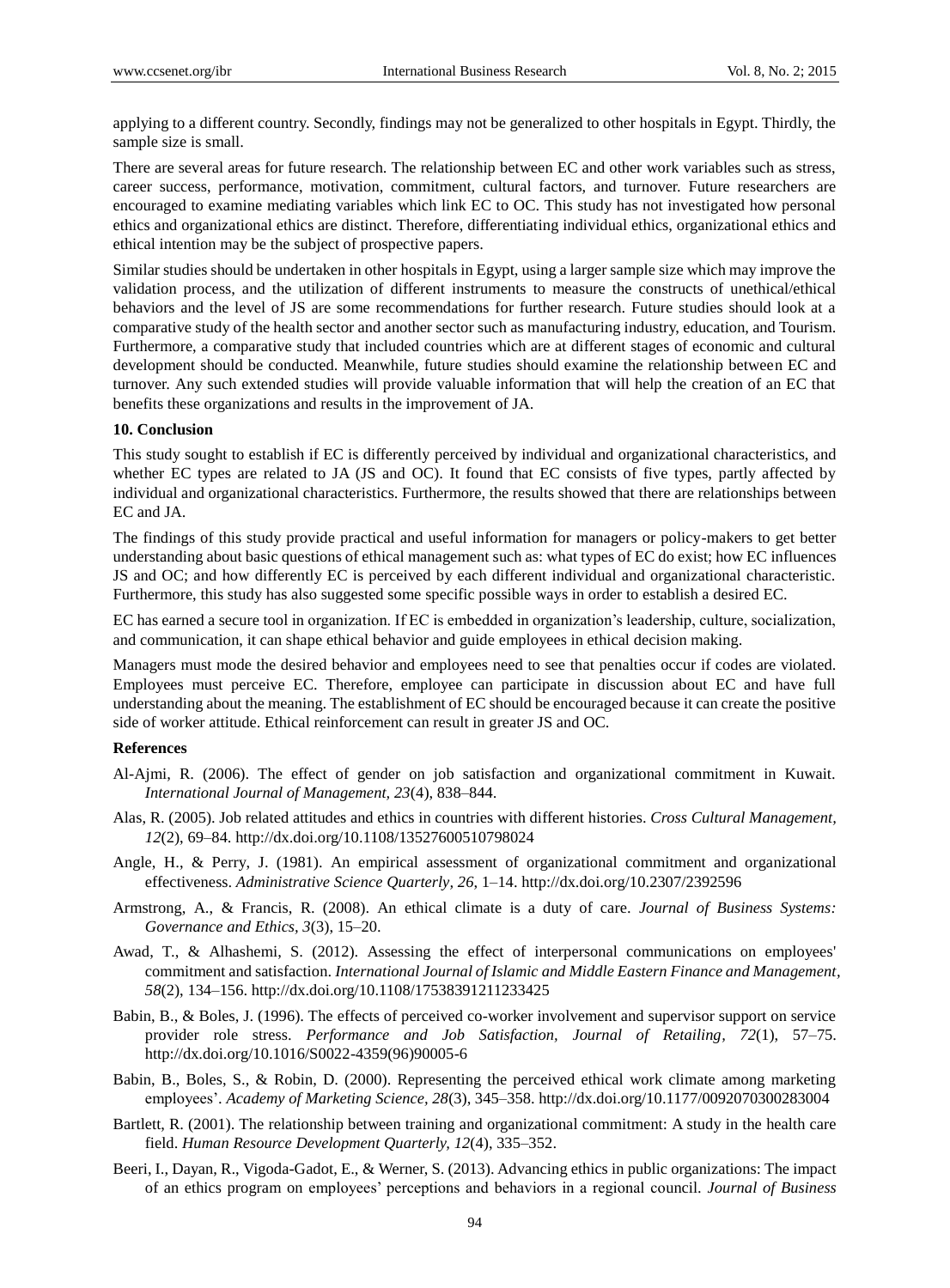*Ethics, 112*(1), 59–78. http://dx.doi.org/10.1007/s10551-012-1232-7

- Belak, Y., & Mulej, M. (2009). Enterprise ethical climate changes over life cycles stages. *Kybernetes, 38*(7/8), 1377–1398. http://dx.doi.org/10.1108/03684920910977032
- Best, M., & Thurston, N. (2004). Measuring nurse job satisfaction. *Journal of Nursing Administration, 34*, 283– 290. http://dx.doi.org/10.1097/00005110-200406000-00007
- Brown, B. (1996). Organizational commitment: Clarifying the concept and simplifying the existing construct typology. *Journal of Vocational Behavior, 49*, 230–251. http://dx.doi.org/10.1006/jvbe.1996.0042
- Brown, M. (2006). Corporate integrity and public interest: A relational approach to business ethics and leadership. *Journal of Business Ethics, 66*, 11–18. http://dx.doi.org/10.1007/s10551-006-9050-4
- Cavanagh, S. (2005). Teacher turnover cost. *Education Week, 25*(2), 10.
- Collins Cobuild English Language Dictionary. (1988). *Collins Cobuild English language dictionary* (2nd ed.) Glasgow: William Collins Sons & Co Ltd.
- Cullen, J., Parboteeah, K., & Victor, B. (2003). The effect of ethical climates on organizational commitment: A two-study analysis. *Journal of Business Ethics, 46*, 127–141. http://dx.doi.org/10.1023/A:1025089819456
- Daniel, W. (1999). *Biostatistics: A foundation for analysis in the health sciences* (7th ed.). New York: John Wiley & Sons.
- DeCotiis, T., & Summers, T. (1987). A path analysis of a model of the antecedents and consequences of organizational commitment. *Human Relations, 40*(7), 445–470. http://dx.doi.org/10.1177/001872678704000704
- Dendaas, N. (2004). The scholarship related to nursing work environments: Where do we go from here. *ANS Adv Nurs Sc., 27*(1), 12–20. http://dx.doi.org/10.1097/00012272-200401000-00003
- Deshpande, S. (1996). Ethical climate and the link between success and ethical behavior: An empirical investigation of a non-profit organization. *Journal of Business Ethics, 15*(3), 315–320. http://dx.doi.org/10.1007/BF00382957
- Deshpande, S. (1996). The impact of ethical climate types on facets of job satisfaction: An empirical investigation. *Journal of Business Ethics, 15*(6), 655–660. http://dx.doi.org/10.1007/BF00411800
- Dubin, R., Champoux, J. E., & Porter, L. W. (1975). Central life interests and organizational commitment of blue-collar and clerical workers. *Administrative Science Quarterly,* September (20), 411–421. http://dx.doi.org/10.2307/2392000
- Erondu, A., Sharland, A., & Okpara, O. (2004). Corporate ethics in Nigeria: A test of the concept of an ethical climate. *Journal of Business Ethics, 51*(4), 349–357. http://dx.doi.org/10.1023/B:BUSI.0000032520.48012.fd
- Farsi, Z, Dehghan-NayeriI, N., Negarandeh, R., & Broomand, S. (2010). Nursing profession in Iran: An overview of opportunities and challenges. *Jon J NUrs Sci., 7*(1), 9–18. http://dx.doi.org/10.1111/j.1742-7924.2010.00137.x
- Feldheim, M., & Wang, X. (2004). Ethics and public trust, results from a national survey. *Public Integrity, 6*(1), 63–75.
- Gareth, R. (2007). *Organizational theory, design and change* (5th ed.). Pearson Education, New Jersey.
- Hechanova, M., Alampay, R., & Franco, E. (2006). Psychological empowerment, job satisfaction, and performance among Filipino service workers. *Asian Journal of Social Psychology, 9*, 72–78. http://dx.doi.org/10.1111/j.1467-839X.2006.00177.x
- Homburg, C., & Stock, R. M. (2004). The link between salespeople's job satisfaction and customer satisfaction in a business-to-business context: A dyadic analysis. *Academy of Marketing Science Journal, 32*(2), 144–158. http://dx.doi.org/10.1177/0092070303261415
- Hunt, S., Vood, V., & Chonko, L. (1989). Corporate ethical values and organizational commitment in marketing. *The Journal of Marketing, 53*(3), 79–90. http://dx.doi.org/10.2307/1251344
- Johnsrud, L., & Rosser, V. (2002). Faculty members morale and their intention to leave. *Journal of Higher Education, 73*(4), 518–542. http://dx.doi.org/10.1353/jhe.2002.0039
- Jordan, N., Leon, S., Epsten, R., Durkin, E., Helgerson, J., & Lakin-Starr, B. L. (2009). Effect of organizational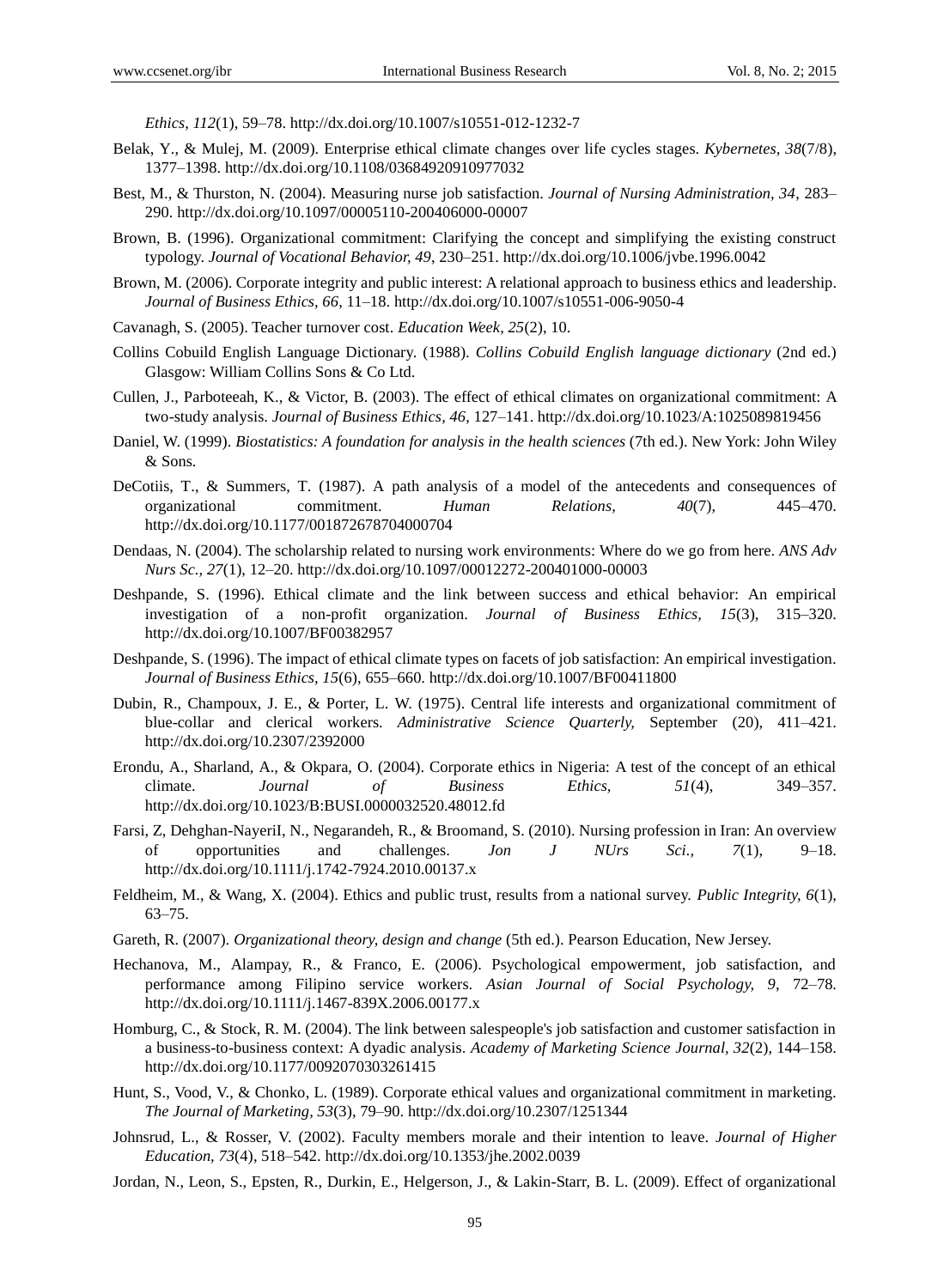climate on youth outcomes in residential treatment. *Resid Treat Child Youth, 26*(1), 1–15.

- Joseph, J., & Deshpande, S. (1997). The impact of ethical climate on job satisfaction of nurses. *Health Care Management Review, 22*(1), 76–81. http://dx.doi.org/10.1097/00004010-199701000-00010
- Judge, T., Thoresen, J., Bono, E., & Patton, G. (2001). The job satisfaction-job performance relationship: A qualitative and quantitative review. *Psychological Bulletin, 127*(3), 376–407. http://dx.doi.org/10.1037/0033-2909.127.3.376
- Jusoh, M., Simun, M., & Chong, S. (2011). Expectation gaps, job satisfaction, and organizational commitment of fresh graduates: Roles of graduates, higher learning institutions and employers. *Education Training, 53*(6), 515–530. http://dx.doi.org/10.1108/00400911111159476
- Kelley, S., & Dorsch, M. (1991). Ethical climate, organizational commitment, and indebtedness among purchasing executives. *Journal of Personal Selling and Sales Manage, 11*(4), 55–66.
- Khan, A. (2012). Ethical values and work related outcomes: An empirical study of Pakistani organizations. *African Journal of Business Management, 6*(11), 3977–3987.
- Koh, H., & Boo, H. (2001). The link between organizational ethics and job satisfaction: A study if managers in Singapore. *Journal of Business Ethics, 29*, 309–324. http://dx.doi.org/10.1023/A:1010741519818
- Koh, H., & Boo, H. (2004). Organizational ethics and employee satisfaction and commitment. *Management Decision, 42*(5), 677–693. http://dx.doi.org/10.1108/00251740410538514
- Kreitner, R., & Kinicki, A. (2004). *Organizational behavior* (5th ed.). New York: Mc Graw-Hill Inc.
- Laabs, J. (1997). Aristotle's advice for business success. *Workforce, 76*, 75–79.
- Lambert, G., Hogan, L., & Griffin, L. (2007). The impact of distributive and procedural justice on correctional staff job stress, job satisfaction, and organizational commitment. *Journal of Criminal Justice, 35*, 644–656. http://dx.doi.org/10.1016/j.jcrimjus.2007.09.001
- Leung, A. (2008). Matching ethical work climate to in-role and extra role behaviors in a collectivist work setting. *Journal of Business Ethics, 79*, 43–55. http://dx.doi.org/10.1007/s10551-007-9392-6
- Lewis, S., Goodman, H., & Fandt, M. (2001). *Management Challenges in the 21st Century* (3rd ed.). Cincinnati, Ohio: South Western Publishing.
- Loeb, S., Darling-Hammond, L., & Luczack, J. (2005). How teaching conditions predict teacher turnover in California schools. *Peabody Journal of Education, 80*(3), 44–70. http://dx.doi.org/10.1207/s15327930pje8003\_4
- Lopez, B., Babin, J., & Chung, C. (2009). Perceptions of ethical work climate and person–organization fit among retail employees in Japan and the US: A cross-cultural scale validation. *Journal of Business Ethics, 62*, 594–600.
- Malloy, C., & Agarwal, J. (2003). Factors influencing ethical climate in a nonprofit organization: An empirical investigation. *International Journal of Nonprofit and Voluntary Sector Marketing, 8*(3), 224–50. http://dx.doi.org/10.1002/nvsm.215
- Manning, L. (2010). Development of the psychological climate scale for small business. *Journal of New Business Ideas & Trends, 8*(1), 51–50.
- Martin, D., & Cullen, B. (2006). Continuities and extensions of ethical climate theory: A meta-analytic review. *Journal of Business Ethics, 69*(2), 175–194. http://dx.doi.org/10.1007/s10551-006-9084-7
- Mathieu, E., & Zajac, M. (1990). A review and meta-analysis of the antecedents, correlates, and consequences of organizational commitment. *Psychological Bulletin, 108*(2), 171–94. http://dx.doi.org/10.1037/0033-2909.108.2.171
- McDonald, J., & Makin, J. (2000). The psychological contract, organizational commitment and job satisfaction of temporary staff. *Leadership and Organization Development Journal, 21*(1/2), 84–91. http://dx.doi.org/10.1108/01437730010318174
- Meyer, P., Stanley, J., Herscovitch, L., & Topolntsky. (2002). Affective, continuance and normative commitment to the organizations: A meta analysis of antecedents, correlates, and consequences. *Journal of Vocational Behavior, 61*, 20–52. http://dx.doi.org/10.1006/jvbe.2001.1842
- Meyer, J., & Allen, N. (1991). A three component conceptualization of organizational commitment. *Human*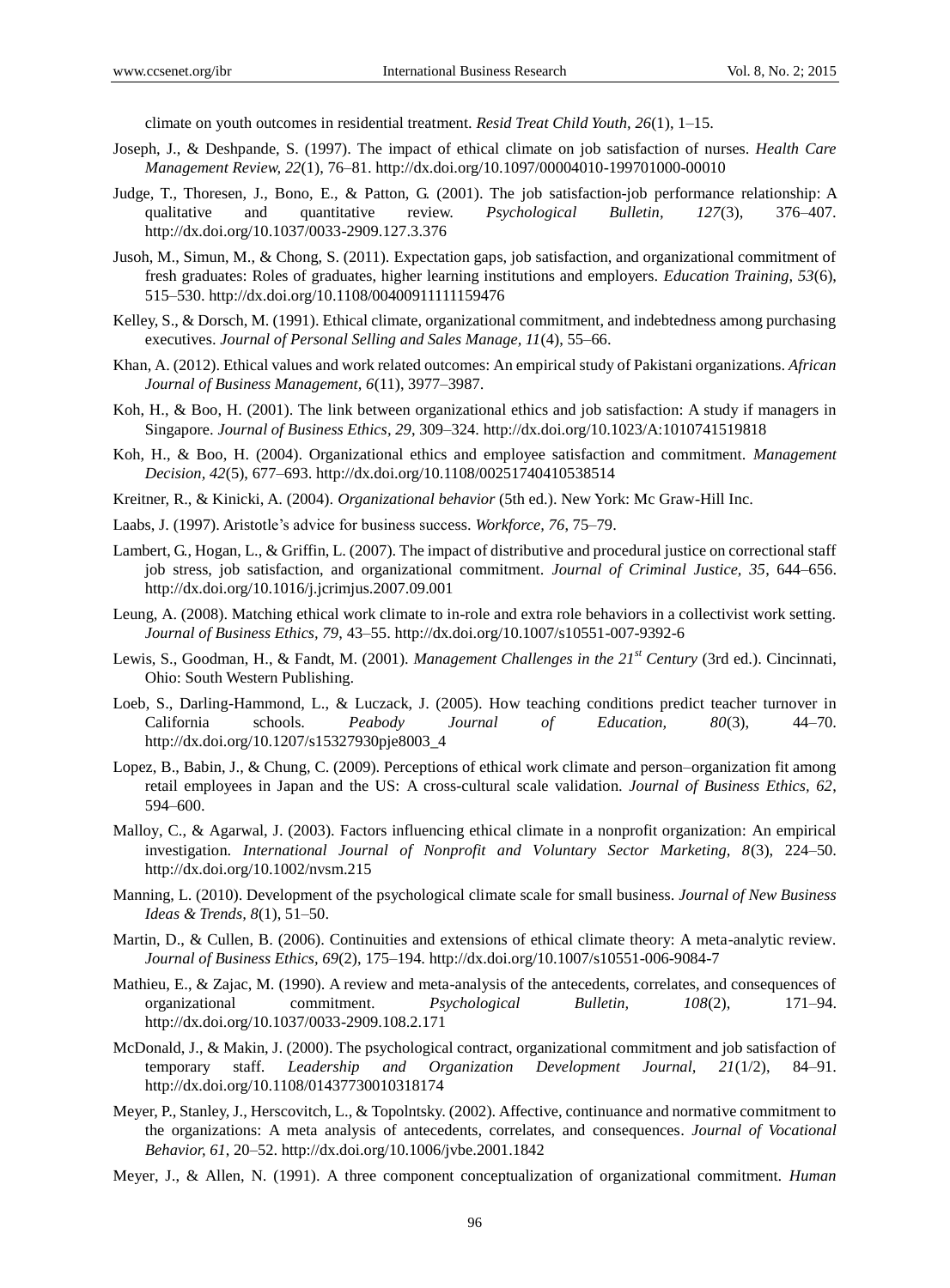*Resource Management Review, 1*, 61–89. http://dx.doi.org/10.1016/1053-4822(91)90011-Z

- Meyer, J., Becker, T., & Vandenberghe, C. (2004). Employee commitment and motivation: A conceptual analysis and integrative model. *Journal of Applied Psychology, 89*(6), 991–1007. http://dx.doi.org/10.1037/0021-9010.89.6.991
- Meyer, J., Stanley, D., Herscovitch, L., & Topolnytsky, L. (2002). Affective, continuance and normative commitment to the organization: A meta analysis of antecedents, correlates, and consequences. *Journal of Vocational Behavior, 61*, 20–52. http://dx.doi.org/10.1006/jvbe.2001.1842
- Mowday, R., Steers, R., & Porter, L. (1979). The measurement of organizational commitment. *Journal of Vocational Behavior, 14*, 224–247. http://dx.doi.org/10.1016/0001-8791(79)90072-1
- Mowday, T. (1998). Reflection on the study and relevance of organizational commitment. *Human Resource Management, 8*(4), 387–401. http://dx.doi.org/10.1016/S1053-4822(99)00006-6
- Neese, W., Ferrell, L., & Ferrell, O. (2005). An analysis of federal mail and wire fraud cases related to marketing. *Journal of Business Research, 58*, 910–918. http://dx.doi.org/10.1016/j.jbusres.2004.01.010
- Ntayi, J., Beijuka, R., Mawanga, F., & Muliira, A. (2009). Percieved workplace descrimination, instrumental ethical climate psychological wellness and task performance. *E-Journal of Business and Economic Issues, IV*(1).
- Ntayi, J., Byabashija, W., Eyaa, S., Ngoma, M., & Muliira, A. (2010). Social cohesion, group think and ethical behaviour of public procurement officers. *Journal of Public Procurement, 10*(1), 68–92.
- Okpara, J., & Wynn, P. (2008). The impact of ethical climate on job satisfaction, and commitment in Nigeria: Implications for management development. *Journal of Management Development, 27*(9), 935–950. http://dx.doi.org/10.1108/02621710810901282
- Okpara, J. O. (2002). The influence of ethical climate types on job satisfaction of IT managers: Implications for management practice and development in a developing economy. Paper Presented at the *Meeting of the Academy of Business and Administrative Sciences*, San Jose, Costa Rica.
- Oncel, S., Ozer, Z. C., & Efe, E. (2007). Work-related stress, burnout and job satisfaction in Turkish Midwives. *Social Behavior and Personality, 35*(3), 317–328. http://dx.doi.org/10.2224/sbp.2007.35.3.317
- Oshagbemi, T. (2003). Personal correlates of job satisfaction: Empirical evidence from UK Universities. *International Journal of Social Economics, 30*(12), 1210–1232. http://dx.doi.org/10.1108/03068290310500634
- Oz, E. (2001). Organizational commitment and ethical behavior: An empirical study of information system professionals. *Journal of Business Ethics, 34*, 137–142. http://dx.doi.org/10.1023/A:1012214017119
- Park, E., & Deitz, D. (2006). The effect of working relationship quality on salesperson performance and job satisfaction: Adaptive selling behavior in Korean automobile sales representatives. *Journal of Business Research, 59*, 204–213. http://dx.doi.org/10.1016/j.jbusres.2005.04.002
- Porter, L., Crampon, W., & Smith, F. (1976). Organizational commitment and managerial turnover: A longitudinal study. *Organizational Behaviour and Human Performance, 15*, 87–98. http://dx.doi.org/10.1016/0030-5073(76)90030-1
- Porter, W., Steers, M., Mowday, R., & Boulian, V. (1974). Organizational commitment, job satisfaction, and turnover among psychiatric technicians. *Journal of Applied Psychology, 59*(5), 603–609. http://dx.doi.org/10.1037/h0037335
- Post, J., Lawrence, A., & Weber, J. (2002). *Business and society. corporate strategy, public policy, ethics*. London: McGraw-Hill.
- Purhanudin, N., Adrus, N., & Md Isa, N. (2012). The impact of ethical climate on organizational commitment among academicians. 2<sup>nd</sup> International Conference on Management, Holiday Villa Beach Resort & Spa, Langkawi Kedah, Malaysia.
- Randall, M. (1987). Commitment and the organization: The organization man revisited. *The Academy of Management Review, 12*(3), 460–471.
- Robbins, P. (2000). *Essentials of organizational behavior* (6th ed.). New Jersey: Prentice Hall.
- Robbins, S., & Langton, N. (2003). *Organizational behaviour: Concepts, controversies, applications*. Toronto: Pearson Education Canada Inc.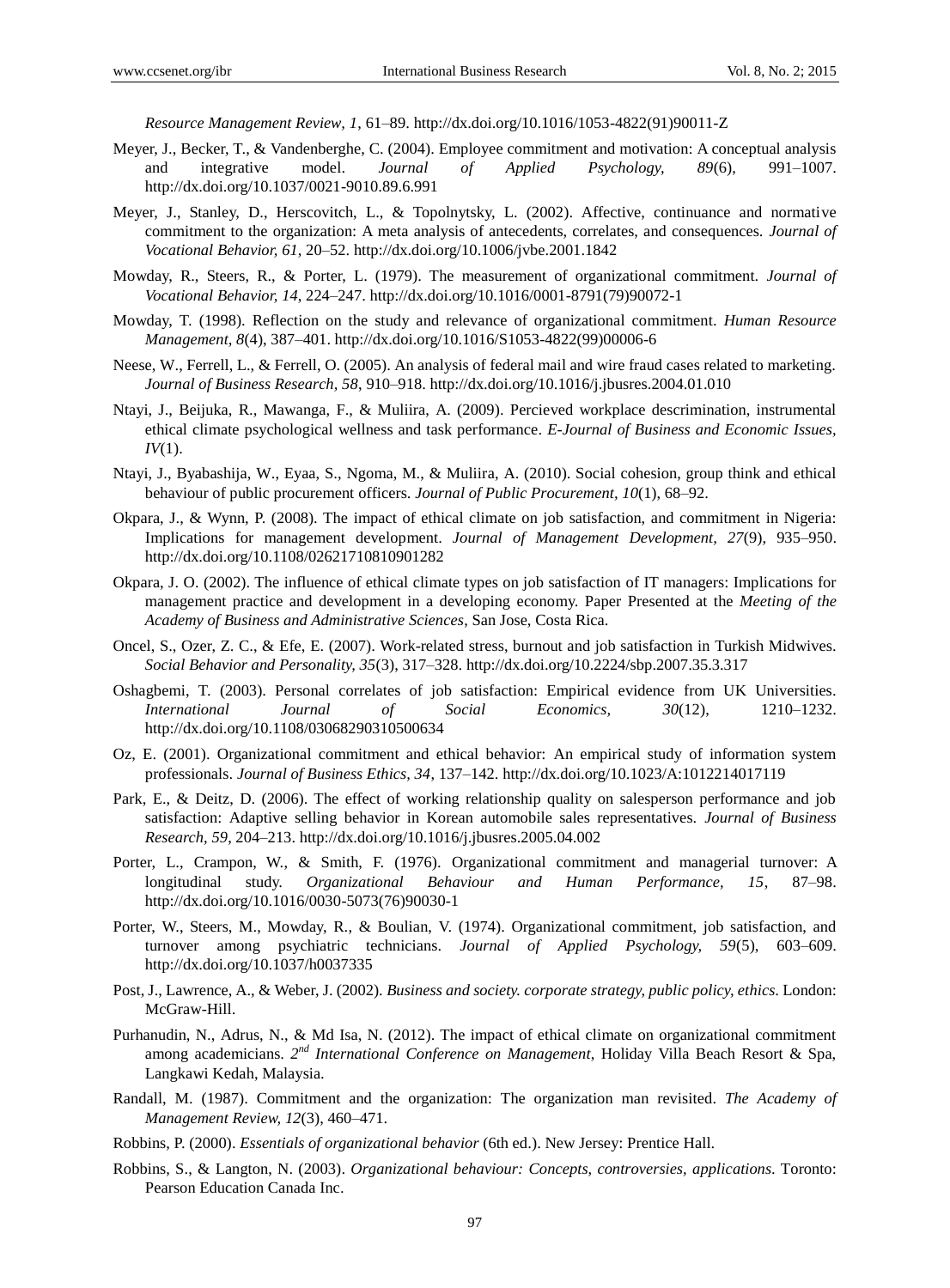- Roman, S., & Ruiz. (2005). Relationship outcomes of perceived ethical sales behavior: The customers's perspective. *Journal of Business Research, 58*, 439–445. http://dx.doi.org/10.1016/j.jbusres.2003.07.002
- Rosser, V. (2004). Faculty members' intentions to leave: a national study on their work life and satisfaction. *Research in Higher Education, 45*(3), 285–309. http://dx.doi.org/10.1023/B:RIHE.0000019591.74425.f1
- Ruppel, P., & Harrington, S. (2000). The relationship of communication, ethical work climate, and trust to commitment and innovation. *Journal of Business Ethics, 25*(4), 313–328. http://dx.doi.org/10.1023/A:1006290432594
- Samad, S. (2005). Unraveling the organizational commitment and job performance relationship: Exploring the moderating effect of job satisfaction. *The Business Review, 4*(2), 79–84.
- Schwepker, H. (2001). Ethical climate's relationship to job satisfaction, organizational commitment, and turnover intention in the salesforce. *Journal of Business Ethics, 54*, 39–52.
- Shacklock, H. (2006). Courage, compromise or capitulation: Human resource practitioners under ethical duress. *International Journal of Human Resources Development and Management, 6*, 297–312.
- Shafer, E. (2009), Ethical Climate, Organizational-Professional Conflict and Organizational Commitment. *A Study of Chinese Auditors, Accounting, Auditing & Accountability Journal, 22*(7), 1087–1110. http://dx.doi.org/10.1108/09513570910987385
- Shapira-Lishchinsky, O., & Rosenblatt, Z. (2010). School ethical climate and teachers' voluntary absence. *Journal of Educational Administration, 48*(2), 164–181. http://dx.doi.org/10.1108/09578231011027833
- Sims, L. (1992). The challenge of ethical behavior in organizations. *Journal of Business Ethics, 11*(7), 13–505. http://dx.doi.org/10.1007/BF00881442
- Sims, L., & Kroeck, G. (1994). The influence of ethical fit on employee satisfaction, commitment and turnover. *Journal of Business Ethics, 13*, 939–947. http://dx.doi.org/10.1007/BF00881663
- Sims, R. (1992). The challenge of ethical behavior in organizations. *Journal of Business Ethics, 11*(7), 505–513. http://dx.doi.org/10.1007/BF00881442
- Sims, R., & Kroeck, K. (1994). The influence of ethical fit on employee satisfaction, commitment and turnover. *Journal of Business Ethics, 13*, 939–947. http://dx.doi.org/10.1007/BF00881663
- Singhapakdi, A., Sirgy, M. J., Lee, D. L., & Vitell, J. S. (2010). The effects of ethics institutionalization on marketing managers: The mediating role of implicit institutionalization and the moderating role of socialization. *Journal of Macromarketing, 30*(1), 77–92. http://dx.doi.org/10.1177/0276146709352216
- Singhapakdi, A., Vitell, J., & Franke, G. (1999). Antendents, consequences, and mediating effects of perceived moral intensity and personal moral philosophies. *Academy of Marketing Science, 27*, 19–36. http://dx.doi.org/10.1177/0092070399271002
- Steer, M. (1977). Antecedents and outcomes of organizational commitment. *Administrative Sciences Quarterly, 22*(1), 46–56. http://dx.doi.org/10.2307/2391745
- Thomas, T., Schermerhorn, R., & Dienhart, W. (2004). Strategic leadership of ethical behavior in businesses. *Academy of Management Executive, 18*(2), 56–66. http://dx.doi.org/10.5465/AME.2004.13837425
- Trevino, L., & Nelson, A. (1999). *Managing business ethics: Straight talk about how to do it right*. Wiley, John & Sons.
- Trevino, L., Butterfield, K., & McCabe, D. (1998). The ethical context in organizations: Influences on employee attitudes and behavior. *Business Ethics Quarterly, 8*, 447–476. http://dx.doi.org/10.2307/3857431
- Trimble, D. (2006). Organizational commitment, job satisfaction, and turnover intention of missionaries. *Journal of Psychology and Theology, 34*, 349–360.
- Tseng, F., & Fan, Y. (2011). Exploring the influence of organizational ethical climate on knowledge management. *Journal of Business Ethics, 101*, 325–342. http://dx.doi.org/10.1007/s10551-010-0725-5
- Tsui, M., & Huang, C. (2008). The relationship among ethical climate types, facets of job satisfaction, and the three components of organizational commitment: A study of nurses in Taiwan. *Journal of Business Ethics, 80*, 565–581. http://dx.doi.org/10.1007/s10551-007-9455-8
- Urden, L. (1999). The impact of organizational climate on nurse job satisfaction management implication. *Nurs Leadersh Forum, 4*, 44–8.